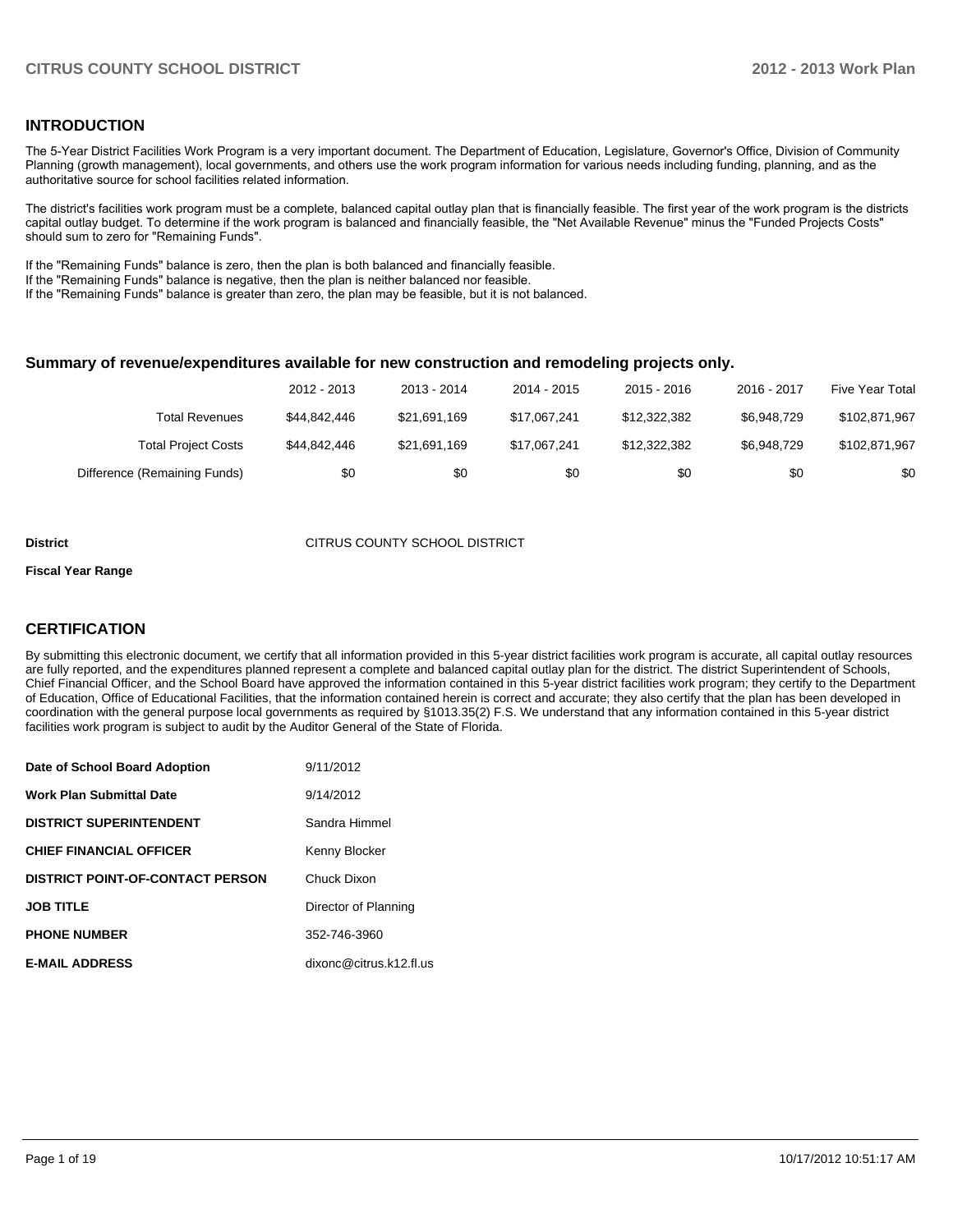# **Expenditures**

#### **Expenditure for Maintenance, Repair and Renovation from 1.50-Mills and PECO**

Annually, prior to the adoption of the district school budget, each school board must prepare a tentative district facilities work program that includes a schedule of major repair and renovation projects necessary to maintain the educational and ancillary facilities of the district.

|                | Item                                                                                                                                                                                                                                                                                                                                                                                                                                                                                                                                                                                                                                                                                                                                     |           | 2013 - 2014<br>Projected | 2014 - 2015<br>Projected | $2015 - 2016$<br>Projected | 2016 - 2017<br>Projected | Total       |
|----------------|------------------------------------------------------------------------------------------------------------------------------------------------------------------------------------------------------------------------------------------------------------------------------------------------------------------------------------------------------------------------------------------------------------------------------------------------------------------------------------------------------------------------------------------------------------------------------------------------------------------------------------------------------------------------------------------------------------------------------------------|-----------|--------------------------|--------------------------|----------------------------|--------------------------|-------------|
| <b>HVAC</b>    |                                                                                                                                                                                                                                                                                                                                                                                                                                                                                                                                                                                                                                                                                                                                          | \$568,022 | \$500,000                | \$500,000                | \$500,000                  | \$500,000                | \$2,568,022 |
| Locations:     | BUS GARAGE, CENTRAL RIDGE ELEMENTARY SCHOOL, CITRUS RESOURCE FOR EXCEPTIONAL STUDENT TRANSITION, CITRUS<br>SENIOR HIGH, CITRUS SPRINGS ELEMENTARY, CITRUS SPRINGS MIDDLE, CRYSTAL RIVER MIDDLE, CRYSTAL RIVER PRIMARY,<br>CRYSTAL RIVER SENIOR HIGH, DISTRICT SERVICES CENTER, FLORAL CITY ELEMENTARY, FOREST RIDGE ELEMENTARY,<br>HERNANDO ELEMENTARY, HOMOSASSA ELEMENTARY, INVERNESS MIDDLE, INVERNESS PRIMARY, JOHN H HEADLEE<br>TECHNOLOGY RESOURCE CENTER, LECANTO MIDDLE, LECANTO PRIMARY, LECANTO SENIOR HIGH, MAINTENANCE CRYSTAL<br>RIVER, MAINTENANCE LECANTO, MARINE SCIENCE STATION, PLEASANT GROVE ELEMENTARY, RENAISSANCE CENTER, ROCK<br>CRUSHER ELEMENTARY, STUDENT SERVICES CENTER, WITHLACHOOCHEE TECHNICAL INSTITUTE |           |                          |                          |                            |                          |             |
| Flooring       |                                                                                                                                                                                                                                                                                                                                                                                                                                                                                                                                                                                                                                                                                                                                          | \$300,000 | \$300,000                | \$300,000                | \$300,000                  | \$300,000                | \$1,500,000 |
| Locations:     | BUS GARAGE, CENTRAL RIDGE ELEMENTARY SCHOOL, CITRUS RESOURCE FOR EXCEPTIONAL STUDENT TRANSITION, CITRUS<br>SENIOR HIGH, CITRUS SPRINGS ELEMENTARY, CITRUS SPRINGS MIDDLE, CRYSTAL RIVER MIDDLE, CRYSTAL RIVER PRIMARY,<br>CRYSTAL RIVER SENIOR HIGH, DISTRICT SERVICES CENTER, FLORAL CITY ELEMENTARY, FOREST RIDGE ELEMENTARY,<br>HERNANDO ELEMENTARY, HOMOSASSA ELEMENTARY, INVERNESS MIDDLE, INVERNESS PRIMARY, JOHN H HEADLEE<br>TECHNOLOGY RESOURCE CENTER, LECANTO MIDDLE, LECANTO PRIMARY, LECANTO SENIOR HIGH, MAINTENANCE CRYSTAL<br>RIVER, MAINTENANCE LECANTO, MARINE SCIENCE STATION, PLEASANT GROVE ELEMENTARY, RENAISSANCE CENTER, ROCK<br>CRUSHER ELEMENTARY, STUDENT SERVICES CENTER, WITHLACHOOCHEE TECHNICAL INSTITUTE |           |                          |                          |                            |                          |             |
| Roofing        |                                                                                                                                                                                                                                                                                                                                                                                                                                                                                                                                                                                                                                                                                                                                          | \$50,000  | \$50,000                 | \$50,000                 | \$50,000                   | \$50,000                 | \$250,000   |
| Locations:     | BUS GARAGE, CENTRAL RIDGE ELEMENTARY SCHOOL, CITRUS RESOURCE FOR EXCEPTIONAL STUDENT TRANSITION, CITRUS<br>SENIOR HIGH. CITRUS SPRINGS ELEMENTARY. CITRUS SPRINGS MIDDLE. CRYSTAL RIVER MIDDLE. CRYSTAL RIVER PRIMARY.<br>CRYSTAL RIVER SENIOR HIGH, DISTRICT SERVICES CENTER, FLORAL CITY ELEMENTARY, FOREST RIDGE ELEMENTARY,<br>HERNANDO ELEMENTARY, HOMOSASSA ELEMENTARY, INVERNESS MIDDLE, INVERNESS PRIMARY, JOHN H HEADLEE<br>TECHNOLOGY RESOURCE CENTER, LECANTO MIDDLE, LECANTO PRIMARY, LECANTO SENIOR HIGH, MAINTENANCE CRYSTAL<br>RIVER, MAINTENANCE LECANTO, MARINE SCIENCE STATION, PLEASANT GROVE ELEMENTARY, RENAISSANCE CENTER, ROCK<br>CRUSHER ELEMENTARY, STUDENT SERVICES CENTER, WITHLACHOOCHEE TECHNICAL INSTITUTE |           |                          |                          |                            |                          |             |
| Safety to Life |                                                                                                                                                                                                                                                                                                                                                                                                                                                                                                                                                                                                                                                                                                                                          | \$470,000 | \$470,000                | \$470,000                | \$470,000                  | \$470,000                | \$2,350,000 |
| Locations:     | BUS GARAGE, CENTRAL RIDGE ELEMENTARY SCHOOL, CITRUS RESOURCE FOR EXCEPTIONAL STUDENT TRANSITION, CITRUS<br>SENIOR HIGH, CITRUS SPRINGS ELEMENTARY, CITRUS SPRINGS MIDDLE, CRYSTAL RIVER MIDDLE, CRYSTAL RIVER PRIMARY,<br>CRYSTAL RIVER SENIOR HIGH, DISTRICT SERVICES CENTER, FLORAL CITY ELEMENTARY, FOREST RIDGE ELEMENTARY,<br>HERNANDO ELEMENTARY, HOMOSASSA ELEMENTARY, INVERNESS MIDDLE, INVERNESS PRIMARY, JOHN H HEADLEE<br>TECHNOLOGY RESOURCE CENTER, LECANTO MIDDLE, LECANTO PRIMARY, LECANTO SENIOR HIGH, MAINTENANCE CRYSTAL<br>RIVER, MAINTENANCE LECANTO, MARINE SCIENCE STATION, PLEASANT GROVE ELEMENTARY, RENAISSANCE CENTER, ROCK<br>CRUSHER ELEMENTARY, STUDENT SERVICES CENTER, WITHLACHOOCHEE TECHNICAL INSTITUTE |           |                          |                          |                            |                          |             |
| Fencing        |                                                                                                                                                                                                                                                                                                                                                                                                                                                                                                                                                                                                                                                                                                                                          | \$25,000  | \$25,000                 | \$25,000                 | \$25,000                   | \$25,000                 | \$125,000   |
| Locations:     | BUS GARAGE, CENTRAL RIDGE ELEMENTARY SCHOOL, CITRUS RESOURCE FOR EXCEPTIONAL STUDENT TRANSITION, CITRUS<br>SENIOR HIGH, CITRUS SPRINGS ELEMENTARY, CITRUS SPRINGS MIDDLE, CRYSTAL RIVER MIDDLE, CRYSTAL RIVER PRIMARY,<br>CRYSTAL RIVER SENIOR HIGH, DISTRICT SERVICES CENTER, FLORAL CITY ELEMENTARY, FOREST RIDGE ELEMENTARY,<br>HERNANDO ELEMENTARY, HOMOSASSA ELEMENTARY, INVERNESS MIDDLE, INVERNESS PRIMARY, JOHN H HEADLEE<br>TECHNOLOGY RESOURCE CENTER, LECANTO MIDDLE, LECANTO PRIMARY, LECANTO SENIOR HIGH, MAINTENANCE CRYSTAL<br>RIVER, MAINTENANCE LECANTO, MARINE SCIENCE STATION, PLEASANT GROVE ELEMENTARY, RENAISSANCE CENTER, ROCK<br>CRUSHER ELEMENTARY, STUDENT SERVICES CENTER, WITHLACHOOCHEE TECHNICAL INSTITUTE |           |                          |                          |                            |                          |             |
| Parking        |                                                                                                                                                                                                                                                                                                                                                                                                                                                                                                                                                                                                                                                                                                                                          | \$300,000 | \$300,000                | \$300,000                | \$300,000                  | \$300,000                | \$1,500,000 |
| Locations:     | BUS GARAGE, CENTRAL RIDGE ELEMENTARY SCHOOL, CITRUS RESOURCE FOR EXCEPTIONAL STUDENT TRANSITION, CITRUS<br>SENIOR HIGH, CITRUS SPRINGS ELEMENTARY, CITRUS SPRINGS MIDDLE, CRYSTAL RIVER MIDDLE, CRYSTAL RIVER PRIMARY,<br>CRYSTAL RIVER SENIOR HIGH, DISTRICT SERVICES CENTER, FLORAL CITY ELEMENTARY, FOREST RIDGE ELEMENTARY,<br>HERNANDO ELEMENTARY, HOMOSASSA ELEMENTARY, INVERNESS MIDDLE, INVERNESS PRIMARY, JOHN H HEADLEE<br>TECHNOLOGY RESOURCE CENTER, LECANTO MIDDLE, LECANTO PRIMARY, LECANTO SENIOR HIGH, MAINTENANCE CRYSTAL<br>RIVER, MAINTENANCE LECANTO, MARINE SCIENCE STATION, PLEASANT GROVE ELEMENTARY, RENAISSANCE CENTER, ROCK<br>CRUSHER ELEMENTARY, STUDENT SERVICES CENTER, WITHLACHOOCHEE TECHNICAL INSTITUTE |           |                          |                          |                            |                          |             |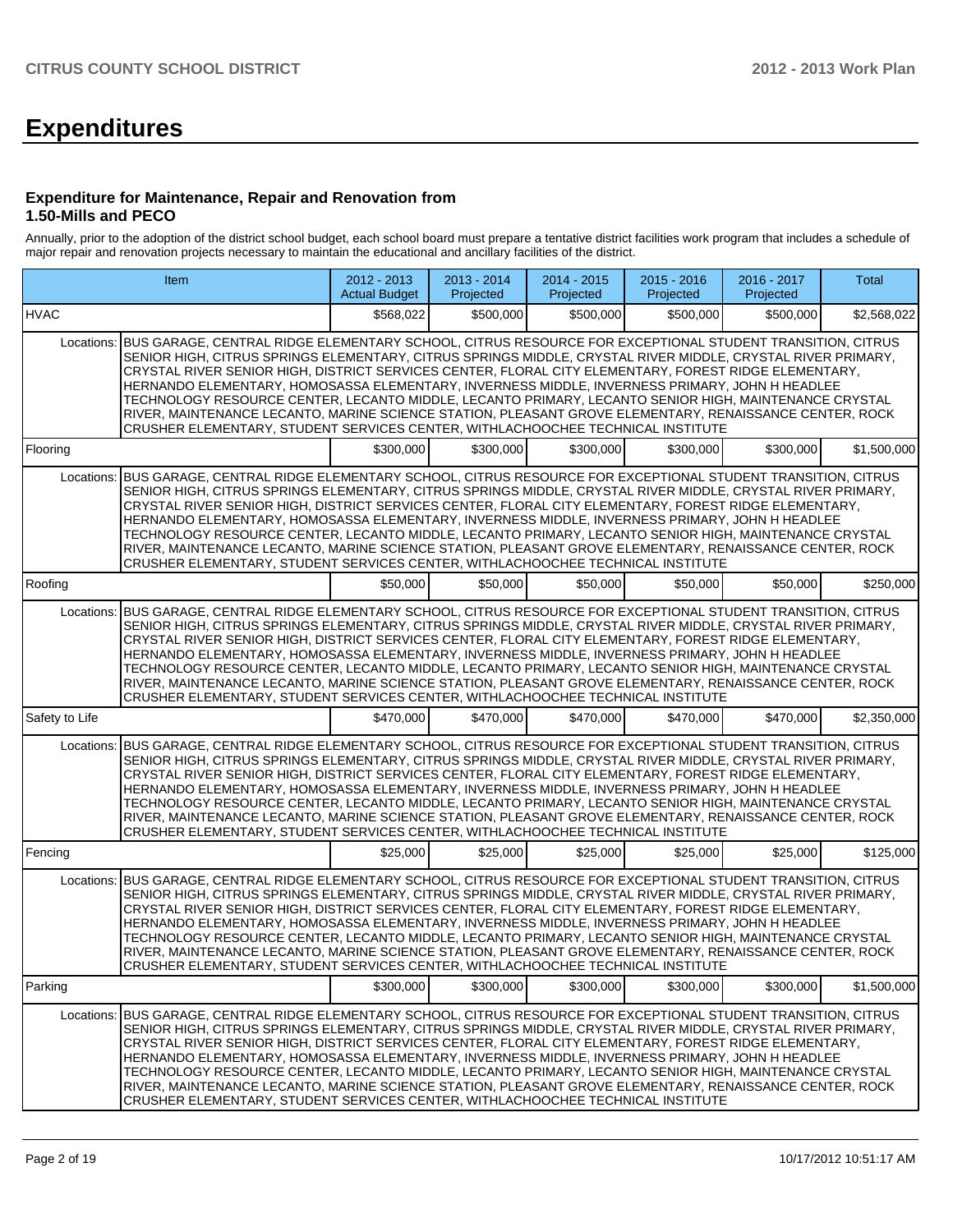# **CITRUS COUNTY SCHOOL DISTRICT 2012 - 2013 Work Plan**

| Electrical                       |                                                                                                                                                                                                                                                                                                                                                                                                                                                                                                                                                                                                                                                                                                                                                     | \$535.900   | \$500,000   | \$500,000   | \$500,000   | \$500,000   | \$2,535,900  |
|----------------------------------|-----------------------------------------------------------------------------------------------------------------------------------------------------------------------------------------------------------------------------------------------------------------------------------------------------------------------------------------------------------------------------------------------------------------------------------------------------------------------------------------------------------------------------------------------------------------------------------------------------------------------------------------------------------------------------------------------------------------------------------------------------|-------------|-------------|-------------|-------------|-------------|--------------|
| Locations:                       | BUS GARAGE, CENTRAL RIDGE ELEMENTARY SCHOOL, CITRUS RESOURCE FOR EXCEPTIONAL STUDENT TRANSITION, CITRUS<br>SENIOR HIGH, CITRUS SPRINGS ELEMENTARY, CITRUS SPRINGS MIDDLE, CRYSTAL RIVER MIDDLE, CRYSTAL RIVER PRIMARY,<br>CRYSTAL RIVER SENIOR HIGH, DISTRICT SERVICES CENTER, FLORAL CITY ELEMENTARY, FOREST RIDGE ELEMENTARY,<br>HERNANDO ELEMENTARY, HOMOSASSA ELEMENTARY, INVERNESS MIDDLE, INVERNESS PRIMARY, JOHN H HEADLEE<br>TECHNOLOGY RESOURCE CENTER, LECANTO MIDDLE, LECANTO PRIMARY, LECANTO SENIOR HIGH, MAINTENANCE CRYSTAL<br>RIVER, MAINTENANCE LECANTO, MARINE SCIENCE STATION, PLEASANT GROVE ELEMENTARY, RENAISSANCE CENTER, ROCK<br>CRUSHER ELEMENTARY, STUDENT SERVICES CENTER, WITHLACHOOCHEE TECHNICAL INSTITUTE            |             |             |             |             |             |              |
| Fire Alarm                       |                                                                                                                                                                                                                                                                                                                                                                                                                                                                                                                                                                                                                                                                                                                                                     | \$60,000    | \$60,000    | \$60,000    | \$60,000    | \$60,000    | \$300,000    |
| Locations:                       | BUS GARAGE, CENTRAL RIDGE ELEMENTARY SCHOOL, CITRUS RESOURCE FOR EXCEPTIONAL STUDENT TRANSITION, CITRUS<br>SENIOR HIGH. CITRUS SPRINGS ELEMENTARY, CITRUS SPRINGS MIDDLE, CRYSTAL RIVER MIDDLE, CRYSTAL RIVER PRIMARY,<br>CRYSTAL RIVER SENIOR HIGH, DISTRICT SERVICES CENTER, FLORAL CITY ELEMENTARY, FOREST RIDGE ELEMENTARY,<br>HERNANDO ELEMENTARY, HOMOSASSA ELEMENTARY, INVERNESS MIDDLE, INVERNESS PRIMARY, JOHN H HEADLEE<br>TECHNOLOGY RESOURCE CENTER, LECANTO MIDDLE, LECANTO PRIMARY, LECANTO SENIOR HIGH, MAINTENANCE CRYSTAL<br>RIVER, MAINTENANCE LECANTO, MARINE SCIENCE STATION, PLEASANT GROVE ELEMENTARY, RENAISSANCE CENTER, ROCK<br>CRUSHER ELEMENTARY, STUDENT SERVICES CENTER, WITHLACHOOCHEE TECHNICAL INSTITUTE            |             |             |             |             |             |              |
| Telephone/Intercom System        |                                                                                                                                                                                                                                                                                                                                                                                                                                                                                                                                                                                                                                                                                                                                                     | \$0         | \$0         | \$0         | \$0         | \$0         | \$0          |
|                                  | Locations: No Locations for this expenditure.                                                                                                                                                                                                                                                                                                                                                                                                                                                                                                                                                                                                                                                                                                       |             |             |             |             |             |              |
| <b>Closed Circuit Television</b> |                                                                                                                                                                                                                                                                                                                                                                                                                                                                                                                                                                                                                                                                                                                                                     | \$0         | \$0         | \$0         | \$0         | \$0         | \$0          |
|                                  | Locations: No Locations for this expenditure.                                                                                                                                                                                                                                                                                                                                                                                                                                                                                                                                                                                                                                                                                                       |             |             |             |             |             |              |
| Paint                            |                                                                                                                                                                                                                                                                                                                                                                                                                                                                                                                                                                                                                                                                                                                                                     | \$385,000   | \$385,000   | \$385,000   | \$385,000   | \$385,000   | \$1,925,000  |
|                                  | Locations: BUS GARAGE, CENTRAL RIDGE ELEMENTARY SCHOOL, CITRUS RESOURCE FOR EXCEPTIONAL STUDENT TRANSITION, CITRUS<br>SENIOR HIGH, CITRUS SPRINGS ELEMENTARY, CITRUS SPRINGS MIDDLE, CRYSTAL RIVER MIDDLE, CRYSTAL RIVER PRIMARY,<br>CRYSTAL RIVER SENIOR HIGH, DISTRICT SERVICES CENTER, FLORAL CITY ELEMENTARY, FOREST RIDGE ELEMENTARY,<br>HERNANDO ELEMENTARY, HOMOSASSA ELEMENTARY, INVERNESS MIDDLE, INVERNESS PRIMARY, JOHN H HEADLEE<br>TECHNOLOGY RESOURCE CENTER, LECANTO MIDDLE, LECANTO PRIMARY, LECANTO SENIOR HIGH, MAINTENANCE CRYSTAL<br>RIVER, MAINTENANCE LECANTO, MARINE SCIENCE STATION, PLEASANT GROVE ELEMENTARY, RENAISSANCE CENTER, ROCK<br>CRUSHER ELEMENTARY, STUDENT SERVICES CENTER, WITHLACHOOCHEE TECHNICAL INSTITUTE |             |             |             |             |             |              |
| Maintenance/Repair               |                                                                                                                                                                                                                                                                                                                                                                                                                                                                                                                                                                                                                                                                                                                                                     | \$1.140.106 | \$1,000,000 | \$1,000,000 | \$1,000,000 | \$1,000,000 | \$5.140.106  |
|                                  | Locations: BUS GARAGE, CENTRAL RIDGE ELEMENTARY SCHOOL, CITRUS RESOURCE FOR EXCEPTIONAL STUDENT TRANSITION, CITRUS<br>SENIOR HIGH. CITRUS SPRINGS ELEMENTARY. CITRUS SPRINGS MIDDLE. CRYSTAL RIVER MIDDLE. CRYSTAL RIVER PRIMARY.<br>CRYSTAL RIVER SENIOR HIGH, DISTRICT SERVICES CENTER, FLORAL CITY ELEMENTARY, FOREST RIDGE ELEMENTARY,<br>HERNANDO ELEMENTARY, HOMOSASSA ELEMENTARY, INVERNESS MIDDLE, INVERNESS PRIMARY, JOHN H HEADLEE<br>TECHNOLOGY RESOURCE CENTER, LECANTO MIDDLE, LECANTO PRIMARY, LECANTO SENIOR HIGH, MAINTENANCE CRYSTAL<br>RIVER, MAINTENANCE LECANTO, MARINE SCIENCE STATION, PLEASANT GROVE ELEMENTARY, RENAISSANCE CENTER, ROCK<br>CRUSHER ELEMENTARY, STUDENT SERVICES CENTER, WITHLACHOOCHEE TECHNICAL INSTITUTE |             |             |             |             |             |              |
|                                  | Sub Total:                                                                                                                                                                                                                                                                                                                                                                                                                                                                                                                                                                                                                                                                                                                                          | \$3,834,028 | \$3,590,000 | \$3,590,000 | \$3,590,000 | \$3,590,000 | \$18,194,028 |

| <b>IPECO Maintenance Expenditures</b> | \$0         | \$0         | \$494.354   | \$579,490   | \$639.876    | \$1.713.720  |
|---------------------------------------|-------------|-------------|-------------|-------------|--------------|--------------|
| 1.50 Mill Sub Total: I                | \$5,847,258 | \$5,583,230 | \$5,088,876 | \$4,953,510 | \$4,893,124] | \$26,365,998 |

| Other Items                                                                                                                                                                                                                                                                                                                                                                                                                                                                                                                                                                                                                                                                                                                                        | $2012 - 2013$<br><b>Actual Budget</b> | $2013 - 2014$<br>Projected | $2014 - 2015$<br>Projected | $2015 - 2016$<br>Projected | $2016 - 2017$<br>Projected | Total       |
|----------------------------------------------------------------------------------------------------------------------------------------------------------------------------------------------------------------------------------------------------------------------------------------------------------------------------------------------------------------------------------------------------------------------------------------------------------------------------------------------------------------------------------------------------------------------------------------------------------------------------------------------------------------------------------------------------------------------------------------------------|---------------------------------------|----------------------------|----------------------------|----------------------------|----------------------------|-------------|
| <b>I</b> Concrete                                                                                                                                                                                                                                                                                                                                                                                                                                                                                                                                                                                                                                                                                                                                  | \$100,000                             | \$100,000                  | \$100,000                  | \$100,000                  | \$100,000                  | \$500,000   |
| Locations BUS GARAGE, CENTRAL RIDGE ELEMENTARY SCHOOL, CITRUS RESOURCE FOR EXCEPTIONAL STUDENT TRANSITION, CITRUS<br>SENIOR HIGH, CITRUS SPRINGS ELEMENTARY, CITRUS SPRINGS MIDDLE, CRYSTAL RIVER MIDDLE, CRYSTAL RIVER PRIMARY,<br>CRYSTAL RIVER SENIOR HIGH, DISTRICT SERVICES CENTER, FLORAL CITY ELEMENTARY, FOREST RIDGE ELEMENTARY,<br>HERNANDO ELEMENTARY, HOMOSASSA ELEMENTARY, INVERNESS MIDDLE, INVERNESS PRIMARY, JOHN H HEADLEE<br>TECHNOLOGY RESOURCE CENTER, LECANTO MIDDLE, LECANTO PRIMARY, LECANTO SENIOR HIGH, MAINTENANCE CRYSTAL<br>RIVER, MAINTENANCE LECANTO, MARINE SCIENCE STATION, PLEASANT GROVE ELEMENTARY, RENAISSANCE CENTER, ROCK<br>CRUSHER ELEMENTARY, STUDENT SERVICES CENTER, WITHLACHOOCHEE TECHNICAL INSTITUTE |                                       |                            |                            |                            |                            |             |
| Site Security (locks & equipment)                                                                                                                                                                                                                                                                                                                                                                                                                                                                                                                                                                                                                                                                                                                  | \$220,000                             | \$200,000                  | \$200,000                  | \$200,000                  | \$200,000                  | \$1,020,000 |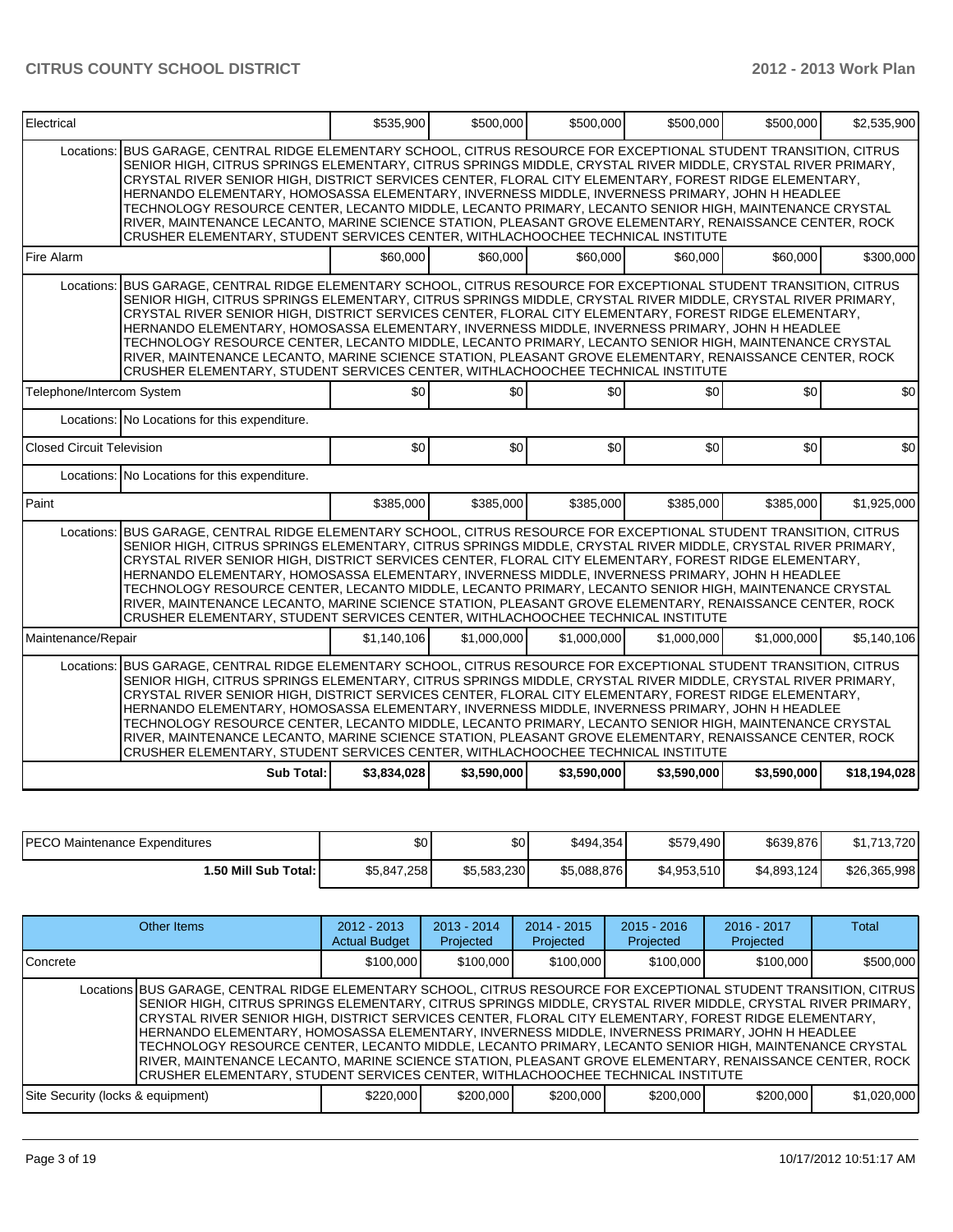|                           | Locations BUS GARAGE. CENTRAL RIDGE ELEMENTARY SCHOOL. CITRUS RESOURCE FOR EXCEPTIONAL STUDENT TRANSITION. CITRUS<br>SENIOR HIGH, CITRUS SPRINGS ELEMENTARY, CITRUS SPRINGS MIDDLE, CRYSTAL RIVER MIDDLE, CRYSTAL RIVER PRIMARY,<br>CRYSTAL RIVER SENIOR HIGH, DISTRICT SERVICES CENTER, FLORAL CITY ELEMENTARY, FOREST RIDGE ELEMENTARY,<br>HERNANDO ELEMENTARY, HOMOSASSA ELEMENTARY, INVERNESS MIDDLE, INVERNESS PRIMARY, JOHN H HEADLEE<br>TECHNOLOGY RESOURCE CENTER, LECANTO MIDDLE, LECANTO PRIMARY, LECANTO SENIOR HIGH, MAINTENANCE CRYSTAL<br>RIVER, MAINTENANCE LECANTO, MARINE SCIENCE STATION, PLEASANT GROVE ELEMENTARY, RENAISSANCE CENTER, ROCK<br>CRUSHER ELEMENTARY, STUDENT SERVICES CENTER, WITHLACHOOCHEE TECHNICAL INSTITUTE |           |           |           |           |           |             |
|---------------------------|----------------------------------------------------------------------------------------------------------------------------------------------------------------------------------------------------------------------------------------------------------------------------------------------------------------------------------------------------------------------------------------------------------------------------------------------------------------------------------------------------------------------------------------------------------------------------------------------------------------------------------------------------------------------------------------------------------------------------------------------------|-----------|-----------|-----------|-----------|-----------|-------------|
| Repairs on Portables      |                                                                                                                                                                                                                                                                                                                                                                                                                                                                                                                                                                                                                                                                                                                                                    | \$15.000  | \$15,000  | \$15,000  | \$15,000  | \$15,000  | \$75,000    |
|                           | Locations BUS GARAGE, CITRUS SPRINGS ELEMENTARY, CITRUS SPRINGS MIDDLE, CRYSTAL RIVER PRIMARY, CRYSTAL RIVER SENIOR<br>HIGH, DISTRICT SERVICES CENTER, FLORAL CITY ELEMENTARY, FOREST RIDGE ELEMENTARY, PLEASANT GROVE<br>ELEMENTARY, ROCK CRUSHER ELEMENTARY                                                                                                                                                                                                                                                                                                                                                                                                                                                                                      |           |           |           |           |           |             |
| <b>Hood Suppression</b>   |                                                                                                                                                                                                                                                                                                                                                                                                                                                                                                                                                                                                                                                                                                                                                    | \$5,000   | \$5,000   | \$5,000   | \$5,000   | \$5,000   | \$25,000    |
|                           | Locations CENTRAL RIDGE ELEMENTARY SCHOOL, CITRUS SENIOR HIGH, CITRUS SPRINGS ELEMENTARY, CITRUS SPRINGS MIDDLE,<br>CRYSTAL RIVER MIDDLE, CRYSTAL RIVER PRIMARY, CRYSTAL RIVER SENIOR HIGH, FLORAL CITY ELEMENTARY, FOREST<br>RIDGE ELEMENTARY, HERNANDO ELEMENTARY, HOMOSASSA ELEMENTARY, INVERNESS MIDDLE, INVERNESS PRIMARY,<br>LECANTO MIDDLE, LECANTO PRIMARY, LECANTO SENIOR HIGH, MARINE SCIENCE STATION, PLEASANT GROVE ELEMENTARY,<br>RENAISSANCE CENTER, ROCK CRUSHER ELEMENTARY, WITHLACHOOCHEE TECHNICAL INSTITUTE                                                                                                                                                                                                                     |           |           |           |           |           |             |
| Ceilings and Acoustical   |                                                                                                                                                                                                                                                                                                                                                                                                                                                                                                                                                                                                                                                                                                                                                    | \$50,000  | \$50,000  | \$50,000  | \$50,000  | \$50,000  | \$250,000   |
|                           | Locations BUS GARAGE, CENTRAL RIDGE ELEMENTARY SCHOOL, CITRUS RESOURCE FOR EXCEPTIONAL STUDENT TRANSITION, CITRUS<br>SENIOR HIGH, CITRUS SPRINGS ELEMENTARY, CITRUS SPRINGS MIDDLE, CRYSTAL RIVER MIDDLE, CRYSTAL RIVER PRIMARY,<br>CRYSTAL RIVER SENIOR HIGH, DISTRICT SERVICES CENTER, FLORAL CITY ELEMENTARY, FOREST RIDGE ELEMENTARY,<br>HERNANDO ELEMENTARY, HOMOSASSA ELEMENTARY, INVERNESS MIDDLE, INVERNESS PRIMARY, JOHN H HEADLEE<br>TECHNOLOGY RESOURCE CENTER, LECANTO MIDDLE, LECANTO PRIMARY, LECANTO SENIOR HIGH, MAINTENANCE CRYSTAL<br>RIVER, MAINTENANCE LECANTO, MARINE SCIENCE STATION, PLEASANT GROVE ELEMENTARY, RENAISSANCE CENTER, ROCK<br>CRUSHER ELEMENTARY, STUDENT SERVICES CENTER, WITHLACHOOCHEE TECHNICAL INSTITUTE |           |           |           |           |           |             |
|                           | HVAC Preventive maintenance program                                                                                                                                                                                                                                                                                                                                                                                                                                                                                                                                                                                                                                                                                                                | \$165,000 | \$165,000 | \$165,000 | \$165,000 | \$165,000 | \$825,000   |
|                           | Locations BUS GARAGE, CENTRAL RIDGE ELEMENTARY SCHOOL, CITRUS RESOURCE FOR EXCEPTIONAL STUDENT TRANSITION, CITRUS<br>SENIOR HIGH, CITRUS SPRINGS ELEMENTARY, CITRUS SPRINGS MIDDLE, CRYSTAL RIVER MIDDLE, CRYSTAL RIVER PRIMARY,<br>CRYSTAL RIVER SENIOR HIGH, DISTRICT SERVICES CENTER, FLORAL CITY ELEMENTARY, FOREST RIDGE ELEMENTARY,<br>HERNANDO ELEMENTARY, HOMOSASSA ELEMENTARY, INVERNESS MIDDLE, INVERNESS PRIMARY, JOHN H HEADLEE<br>TECHNOLOGY RESOURCE CENTER, LECANTO MIDDLE, LECANTO PRIMARY, LECANTO SENIOR HIGH, MAINTENANCE CRYSTAL<br>RIVER, MAINTENANCE LECANTO, MARINE SCIENCE STATION, PLEASANT GROVE ELEMENTARY, RENAISSANCE CENTER, ROCK<br>CRUSHER ELEMENTARY, STUDENT SERVICES CENTER, WITHLACHOOCHEE TECHNICAL INSTITUTE |           |           |           |           |           |             |
| Sports field lighting     |                                                                                                                                                                                                                                                                                                                                                                                                                                                                                                                                                                                                                                                                                                                                                    | \$20,000  | \$20,000  | \$20,000  | \$20,000  | \$20,000  | \$100,000   |
|                           | Locations CITRUS SENIOR HIGH, CITRUS SPRINGS MIDDLE, CRYSTAL RIVER MIDDLE, CRYSTAL RIVER SENIOR HIGH, INVERNESS MIDDLE,<br>LECANTO MIDDLE, LECANTO SENIOR HIGH                                                                                                                                                                                                                                                                                                                                                                                                                                                                                                                                                                                     |           |           |           |           |           |             |
|                           | Consultant Services (Architect / Engineer)                                                                                                                                                                                                                                                                                                                                                                                                                                                                                                                                                                                                                                                                                                         | \$100,000 | \$100,000 | \$100,000 | \$100,000 | \$100,000 | \$500.000   |
|                           | Locations BUS GARAGE, CENTRAL RIDGE ELEMENTARY SCHOOL, CITRUS RESOURCE FOR EXCEPTIONAL STUDENT TRANSITION, CITRUS<br>SENIOR HIGH, CITRUS SPRINGS ELEMENTARY, CITRUS SPRINGS MIDDLE, CRYSTAL RIVER MIDDLE, CRYSTAL RIVER PRIMARY,<br>CRYSTAL RIVER SENIOR HIGH, DISTRICT SERVICES CENTER, FLORAL CITY ELEMENTARY, FOREST RIDGE ELEMENTARY,<br>HERNANDO ELEMENTARY, HOMOSASSA ELEMENTARY, INVERNESS MIDDLE, INVERNESS PRIMARY, JOHN H HEADLEE<br>TECHNOLOGY RESOURCE CENTER, LECANTO MIDDLE, LECANTO PRIMARY, LECANTO SENIOR HIGH, MAINTENANCE CRYSTAL<br>RIVER, MAINTENANCE LECANTO, MARINE SCIENCE STATION, PLEASANT GROVE ELEMENTARY, RENAISSANCE CENTER, ROCK<br>CRUSHER ELEMENTARY, STUDENT SERVICES CENTER, WITHLACHOOCHEE TECHNICAL INSTITUTE |           |           |           |           |           |             |
| <b>Gym Maintenance</b>    |                                                                                                                                                                                                                                                                                                                                                                                                                                                                                                                                                                                                                                                                                                                                                    | \$33,000  | \$33,000  | \$33,000  | \$33,000  | \$33,000  | \$165,000   |
|                           | Locations CITRUS RESOURCE FOR EXCEPTIONAL STUDENT TRANSITION, CITRUS SENIOR HIGH, CITRUS SPRINGS MIDDLE, CRYSTAL<br>RIVER MIDDLE, CRYSTAL RIVER SENIOR HIGH, INVERNESS MIDDLE, LECANTO MIDDLE, LECANTO SENIOR HIGH                                                                                                                                                                                                                                                                                                                                                                                                                                                                                                                                 |           |           |           |           |           |             |
| <b>Energy Manangement</b> |                                                                                                                                                                                                                                                                                                                                                                                                                                                                                                                                                                                                                                                                                                                                                    | \$250,230 | \$250,230 | \$250,230 | \$200,000 | \$200,000 | \$1,150,690 |
|                           | Locations BUS GARAGE, CENTRAL RIDGE ELEMENTARY SCHOOL, CITRUS RESOURCE FOR EXCEPTIONAL STUDENT TRANSITION, CITRUS<br>SENIOR HIGH, CITRUS SPRINGS ELEMENTARY, CITRUS SPRINGS MIDDLE, CRYSTAL RIVER MIDDLE, CRYSTAL RIVER PRIMARY,<br>CRYSTAL RIVER SENIOR HIGH, DISTRICT SERVICES CENTER, FLORAL CITY ELEMENTARY, FOREST RIDGE ELEMENTARY,<br>HERNANDO ELEMENTARY, HOMOSASSA ELEMENTARY, INVERNESS MIDDLE, INVERNESS PRIMARY, JOHN H HEADLEE<br>TECHNOLOGY RESOURCE CENTER, LECANTO MIDDLE, LECANTO PRIMARY, LECANTO SENIOR HIGH, MAINTENANCE CRYSTAL<br>RIVER, MAINTENANCE LECANTO, MARINE SCIENCE STATION, PLEASANT GROVE ELEMENTARY, RENAISSANCE CENTER, ROCK<br>CRUSHER ELEMENTARY, STUDENT SERVICES CENTER, WITHLACHOOCHEE TECHNICAL INSTITUTE |           |           |           |           |           |             |
| Plumbing                  |                                                                                                                                                                                                                                                                                                                                                                                                                                                                                                                                                                                                                                                                                                                                                    | \$100,000 | \$100,000 | \$100,000 | \$100,000 | \$100,000 | \$500,000   |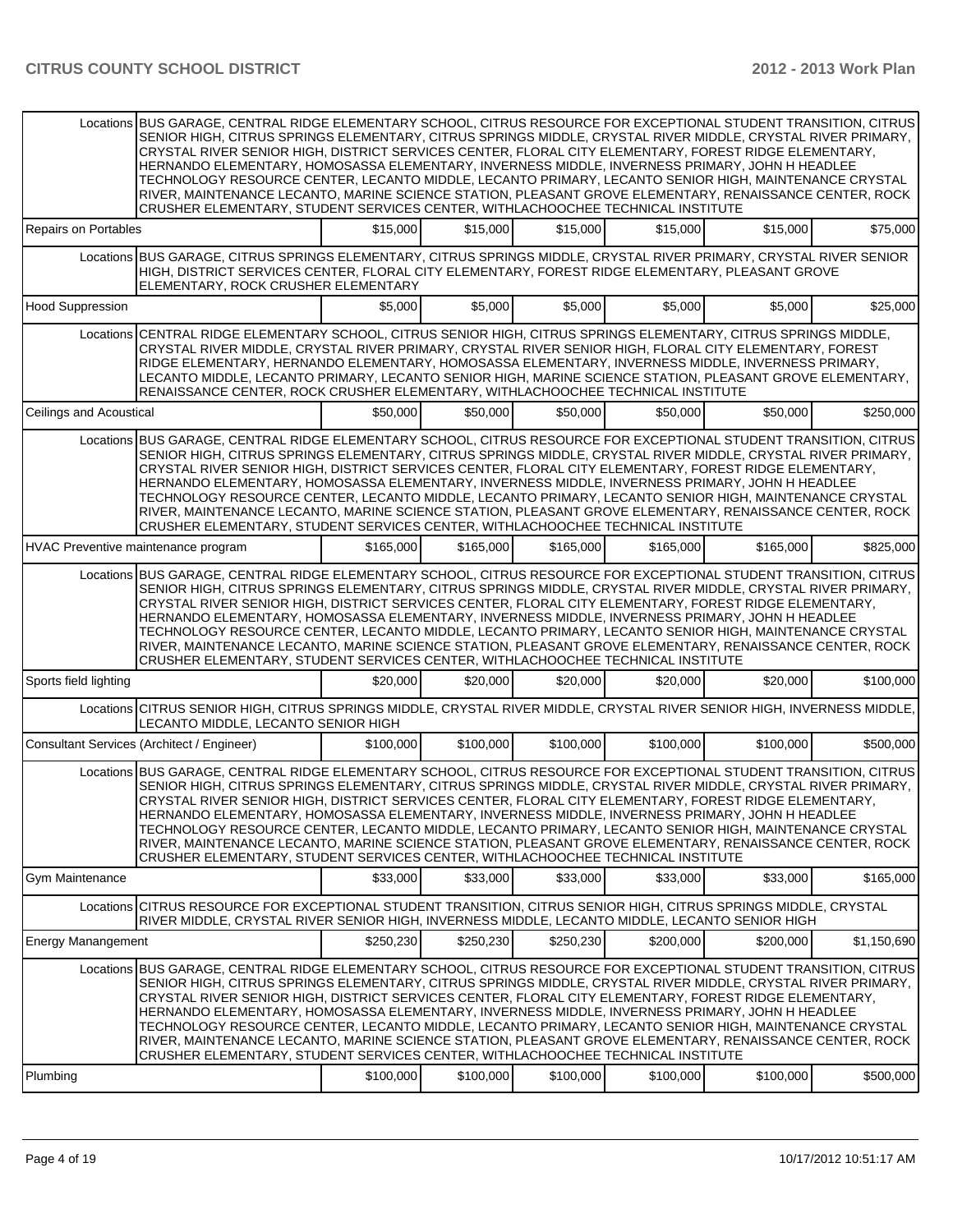|                           | Locations BUS GARAGE, CENTRAL RIDGE ELEMENTARY SCHOOL, CITRUS RESOURCE FOR EXCEPTIONAL STUDENT TRANSITION, CITRUS<br>SENIOR HIGH, CITRUS SPRINGS ELEMENTARY, CITRUS SPRINGS MIDDLE, CRYSTAL RIVER MIDDLE, CRYSTAL RIVER PRIMARY,<br>CRYSTAL RIVER SENIOR HIGH, DISTRICT SERVICES CENTER, FLORAL CITY ELEMENTARY, FOREST RIDGE ELEMENTARY,<br>HERNANDO ELEMENTARY, HOMOSASSA ELEMENTARY, INVERNESS MIDDLE, INVERNESS PRIMARY, JOHN H HEADLEE<br>TECHNOLOGY RESOURCE CENTER, LECANTO MIDDLE, LECANTO PRIMARY, LECANTO SENIOR HIGH, MAINTENANCE CRYSTAL<br>RIVER, MAINTENANCE LECANTO, MARINE SCIENCE STATION, PLEASANT GROVE ELEMENTARY, RENAISSANCE CENTER, ROCK<br>CRUSHER ELEMENTARY, STUDENT SERVICES CENTER, WITHLACHOOCHEE TECHNICAL INSTITUTE |           |           |           |           |           |             |
|---------------------------|----------------------------------------------------------------------------------------------------------------------------------------------------------------------------------------------------------------------------------------------------------------------------------------------------------------------------------------------------------------------------------------------------------------------------------------------------------------------------------------------------------------------------------------------------------------------------------------------------------------------------------------------------------------------------------------------------------------------------------------------------|-----------|-----------|-----------|-----------|-----------|-------------|
| Lockers                   |                                                                                                                                                                                                                                                                                                                                                                                                                                                                                                                                                                                                                                                                                                                                                    | \$20,000  | \$20,000  | \$20,000  | \$20,000  | \$20,000  | \$100,000   |
|                           | Locations CITRUS SENIOR HIGH, CITRUS SPRINGS MIDDLE, CRYSTAL RIVER MIDDLE, CRYSTAL RIVER SENIOR HIGH, LECANTO SENIOR<br>HIGH, RENAISSANCE CENTER, WITHLACHOOCHEE TECHNICAL INSTITUTE                                                                                                                                                                                                                                                                                                                                                                                                                                                                                                                                                               |           |           |           |           |           |             |
| Doors and Windows         |                                                                                                                                                                                                                                                                                                                                                                                                                                                                                                                                                                                                                                                                                                                                                    | \$200,000 | \$200,000 | \$200,000 | \$200,000 | \$200,000 | \$1,000,000 |
|                           | Locations BUS GARAGE, CENTRAL RIDGE ELEMENTARY SCHOOL, CITRUS RESOURCE FOR EXCEPTIONAL STUDENT TRANSITION, CITRUS<br>SENIOR HIGH, CITRUS SPRINGS ELEMENTARY, CITRUS SPRINGS MIDDLE, CRYSTAL RIVER MIDDLE, CRYSTAL RIVER PRIMARY,<br>CRYSTAL RIVER SENIOR HIGH, DISTRICT SERVICES CENTER, FLORAL CITY ELEMENTARY, FOREST RIDGE ELEMENTARY,<br>HERNANDO ELEMENTARY, HOMOSASSA ELEMENTARY, INVERNESS MIDDLE, INVERNESS PRIMARY, JOHN H HEADLEE<br>TECHNOLOGY RESOURCE CENTER, LECANTO MIDDLE, LECANTO PRIMARY, LECANTO SENIOR HIGH, MAINTENANCE CRYSTAL<br>RIVER, MAINTENANCE LECANTO, MARINE SCIENCE STATION, PLEASANT GROVE ELEMENTARY, RENAISSANCE CENTER, ROCK<br>CRUSHER ELEMENTARY, STUDENT SERVICES CENTER, WITHLACHOOCHEE TECHNICAL INSTITUTE |           |           |           |           |           |             |
| Remodeling / Renovations  |                                                                                                                                                                                                                                                                                                                                                                                                                                                                                                                                                                                                                                                                                                                                                    | \$500,000 | \$500,000 | \$500,000 | \$500,000 | \$500,000 | \$2,500,000 |
|                           | Locations BUS GARAGE, CENTRAL RIDGE ELEMENTARY SCHOOL, CITRUS RESOURCE FOR EXCEPTIONAL STUDENT TRANSITION, CITRUS<br>SENIOR HIGH, CITRUS SPRINGS ELEMENTARY, CITRUS SPRINGS MIDDLE, CRYSTAL RIVER MIDDLE, CRYSTAL RIVER PRIMARY,<br>CRYSTAL RIVER SENIOR HIGH, DISTRICT SERVICES CENTER, FLORAL CITY ELEMENTARY, FOREST RIDGE ELEMENTARY,<br>HERNANDO ELEMENTARY, HOMOSASSA ELEMENTARY, INVERNESS MIDDLE, INVERNESS PRIMARY, JOHN H HEADLEE<br>TECHNOLOGY RESOURCE CENTER, LECANTO MIDDLE, LECANTO PRIMARY, LECANTO SENIOR HIGH, MAINTENANCE CRYSTAL<br>RIVER, MAINTENANCE LECANTO, MARINE SCIENCE STATION, PLEASANT GROVE ELEMENTARY, RENAISSANCE CENTER, ROCK<br>CRUSHER ELEMENTARY, STUDENT SERVICES CENTER, WITHLACHOOCHEE TECHNICAL INSTITUTE |           |           |           |           |           |             |
| Cabinets                  |                                                                                                                                                                                                                                                                                                                                                                                                                                                                                                                                                                                                                                                                                                                                                    | \$45,000  | \$45,000  | \$45,000  | \$45,000  | \$45,000  | \$225,000   |
|                           | Locations BUS GARAGE, CENTRAL RIDGE ELEMENTARY SCHOOL, CITRUS RESOURCE FOR EXCEPTIONAL STUDENT TRANSITION, CITRUS<br>SENIOR HIGH, CITRUS SPRINGS ELEMENTARY, CITRUS SPRINGS MIDDLE, CRYSTAL RIVER MIDDLE, CRYSTAL RIVER PRIMARY,<br>CRYSTAL RIVER SENIOR HIGH, DISTRICT SERVICES CENTER, FLORAL CITY ELEMENTARY, FOREST RIDGE ELEMENTARY,<br>HERNANDO ELEMENTARY, HOMOSASSA ELEMENTARY, INVERNESS MIDDLE, INVERNESS PRIMARY, JOHN H HEADLEE<br>TECHNOLOGY RESOURCE CENTER, LECANTO MIDDLE, LECANTO PRIMARY, LECANTO SENIOR HIGH, MAINTENANCE CRYSTAL<br>RIVER, MAINTENANCE LECANTO, MARINE SCIENCE STATION, PLEASANT GROVE ELEMENTARY, RENAISSANCE CENTER, ROCK<br>CRUSHER ELEMENTARY, STUDENT SERVICES CENTER, WITHLACHOOCHEE TECHNICAL INSTITUTE |           |           |           |           |           |             |
| Signage                   |                                                                                                                                                                                                                                                                                                                                                                                                                                                                                                                                                                                                                                                                                                                                                    | \$35,000  | \$35,000  | \$35,000  | \$35,000  | \$35,000  | \$175,000   |
|                           | Locations BUS GARAGE, CENTRAL RIDGE ELEMENTARY SCHOOL, CITRUS RESOURCE FOR EXCEPTIONAL STUDENT TRANSITION, CITRUS<br>SENIOR HIGH, CITRUS SPRINGS ELEMENTARY, CITRUS SPRINGS MIDDLE, CRYSTAL RIVER MIDDLE, CRYSTAL RIVER PRIMARY,<br>CRYSTAL RIVER SENIOR HIGH, DISTRICT SERVICES CENTER, FLORAL CITY ELEMENTARY, FOREST RIDGE ELEMENTARY,<br>HERNANDO ELEMENTARY, HOMOSASSA ELEMENTARY, INVERNESS MIDDLE, INVERNESS PRIMARY, JOHN H HEADLEE<br>TECHNOLOGY RESOURCE CENTER. LECANTO MIDDLE, LECANTO PRIMARY, LECANTO SENIOR HIGH, MAINTENANCE CRYSTAL<br>RIVER, MAINTENANCE LECANTO, MARINE SCIENCE STATION, PLEASANT GROVE ELEMENTARY, RENAISSANCE CENTER, ROCK<br>CRUSHER ELEMENTARY, STUDENT SERVICES CENTER, WITHLACHOOCHEE TECHNICAL INSTITUTE |           |           |           |           |           |             |
| <b>Bleacher Repairs</b>   |                                                                                                                                                                                                                                                                                                                                                                                                                                                                                                                                                                                                                                                                                                                                                    | \$10,000  | \$10,000  | \$10,000  | \$10,000  | \$10,000  | \$50,000    |
| Locations                 | CITRUS SENIOR HIGH, CITRUS SPRINGS MIDDLE, CRYSTAL RIVER MIDDLE, CRYSTAL RIVER SENIOR HIGH, INVERNESS MIDDLE,<br>LECANTO MIDDLE, LECANTO SENIOR HIGH                                                                                                                                                                                                                                                                                                                                                                                                                                                                                                                                                                                               |           |           |           |           |           |             |
| Playgrounds and PE fields |                                                                                                                                                                                                                                                                                                                                                                                                                                                                                                                                                                                                                                                                                                                                                    | \$125,000 | \$125,000 | \$125,000 | \$125,000 | \$125,000 | \$625,000   |
|                           | Locations BUS GARAGE, CENTRAL RIDGE ELEMENTARY SCHOOL, CITRUS RESOURCE FOR EXCEPTIONAL STUDENT TRANSITION, CITRUS<br>SENIOR HIGH, CITRUS SPRINGS ELEMENTARY, CITRUS SPRINGS MIDDLE, CRYSTAL RIVER MIDDLE, CRYSTAL RIVER PRIMARY,<br>CRYSTAL RIVER SENIOR HIGH, DISTRICT SERVICES CENTER, FLORAL CITY ELEMENTARY, FOREST RIDGE ELEMENTARY,<br>HERNANDO ELEMENTARY, HOMOSASSA ELEMENTARY, INVERNESS MIDDLE, INVERNESS PRIMARY, JOHN H HEADLEE<br>TECHNOLOGY RESOURCE CENTER, LECANTO MIDDLE, LECANTO PRIMARY, LECANTO SENIOR HIGH, MAINTENANCE CRYSTAL<br>RIVER, MAINTENANCE LECANTO, MARINE SCIENCE STATION, PLEASANT GROVE ELEMENTARY, RENAISSANCE CENTER, ROCK<br>CRUSHER ELEMENTARY, STUDENT SERVICES CENTER, WITHLACHOOCHEE TECHNICAL INSTITUTE |           |           |           |           |           |             |
| Fire prevention           |                                                                                                                                                                                                                                                                                                                                                                                                                                                                                                                                                                                                                                                                                                                                                    | \$20,000  | \$20,000  | \$20,000  | \$20,000  | \$20,000  | \$100,000   |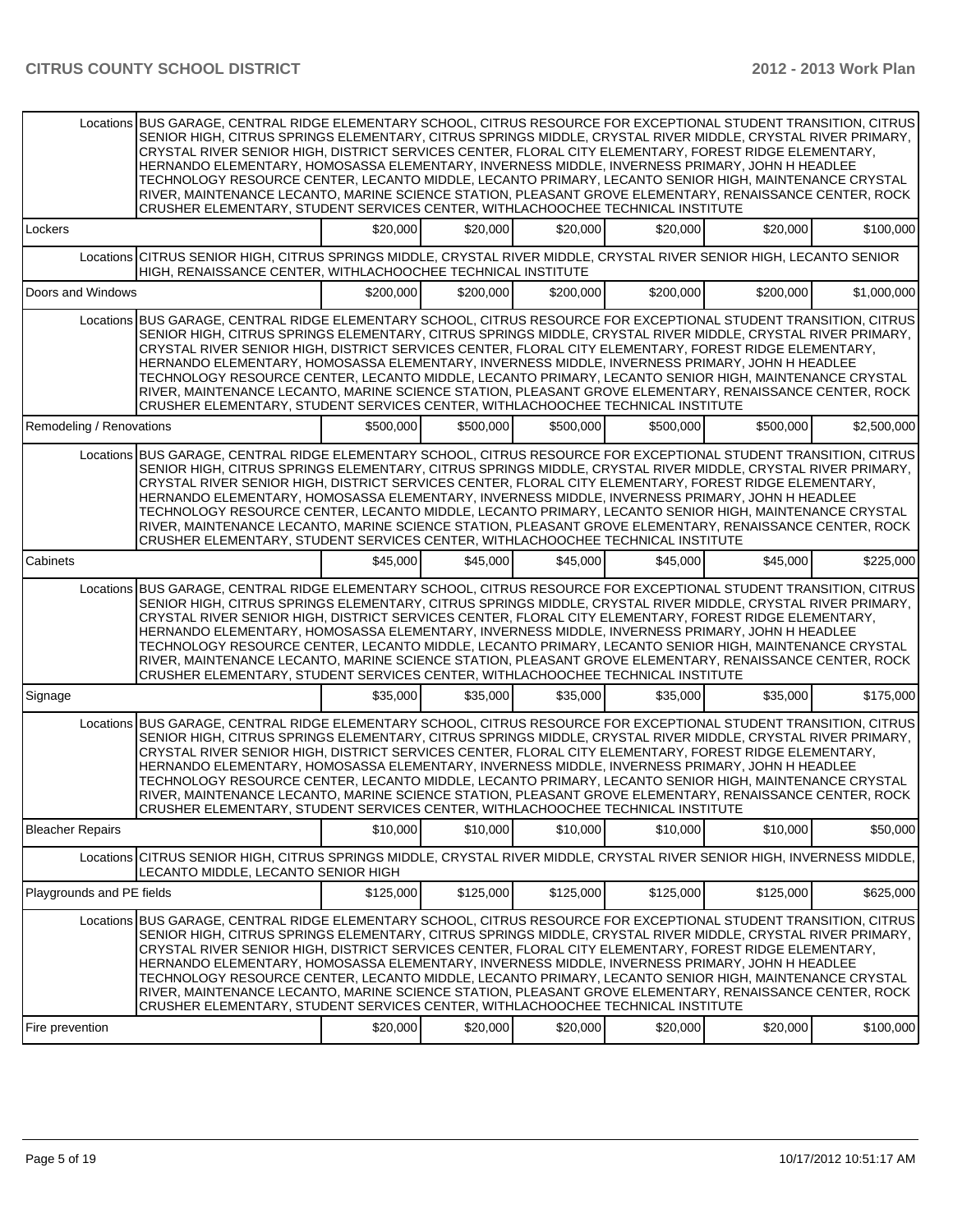Locations BUS GARAGE, CENTRAL RIDGE ELEMENTARY SCHOOL, CITRUS RESOURCE FOR EXCEPTIONAL STUDENT TRANSITION, CITRUS SENIOR HIGH, CITRUS SPRINGS ELEMENTARY, CITRUS SPRINGS MIDDLE, CRYSTAL RIVER MIDDLE, CRYSTAL RIVER PRIMARY, CRYSTAL RIVER SENIOR HIGH, DISTRICT SERVICES CENTER, FLORAL CITY ELEMENTARY, FOREST RIDGE ELEMENTARY, HERNANDO ELEMENTARY, HOMOSASSA ELEMENTARY, INVERNESS MIDDLE, INVERNESS PRIMARY, JOHN H HEADLEE TECHNOLOGY RESOURCE CENTER, LECANTO MIDDLE, LECANTO PRIMARY, LECANTO SENIOR HIGH, MAINTENANCE CRYSTAL RIVER, MAINTENANCE LECANTO, MARINE SCIENCE STATION, PLEASANT GROVE ELEMENTARY, RENAISSANCE CENTER, ROCK CRUSHER ELEMENTARY, STUDENT SERVICES CENTER, WITHLACHOOCHEE TECHNICAL INSTITUTE **Total: \$5,847,258 \$5,583,230 \$5,583,230 \$5,533,000 \$5,533,000 \$28,079,718**

#### **Local 1.50 Mill Expenditure For Maintenance, Repair and Renovation**

Anticipated expenditures expected from local funding sources over the years covered by the current work plan.

| Item                                                         | 2012 - 2013<br><b>Actual Budget</b> | $2013 - 2014$<br>Projected | 2014 - 2015<br>Projected | $2015 - 2016$<br>Projected | 2016 - 2017<br>Projected | <b>Total</b> |
|--------------------------------------------------------------|-------------------------------------|----------------------------|--------------------------|----------------------------|--------------------------|--------------|
| Remaining Maint and Repair from 1.5 Mills                    | \$5,847,258                         | \$5,583,230                | \$5,088,876              | \$4,953,510                | \$4,893,124              | \$26,365,998 |
| Maintenance/Repair Salaries                                  | \$2,650,000                         | \$2,500,000                | \$2,500,000              | \$2,500,000                | \$2,500,000              | \$12,650,000 |
| <b>School Bus Purchases</b>                                  | \$1,253,455                         | \$700,000                  | \$700,000                | \$700,000                  | \$700,000                | \$4,053,455  |
| <b>Other Vehicle Purchases</b>                               | \$0                                 | \$0                        | \$0                      | \$0                        | \$0                      | \$0          |
| <b>Capital Outlay Equipment</b>                              | \$368,414                           | \$368,600                  | \$352,200                | \$340,036                  | \$350,200                | \$1,779,450  |
| Rent/Lease Payments                                          | \$3,029,676                         | \$3,029,972                | \$3,029,972              | \$3,029,972                | \$2,867,212              | \$14,986,804 |
| <b>COP Debt Service</b>                                      | \$2,658,300                         | \$2,661,500                | \$2,660,050              | \$0                        | \$0                      | \$7,979,850  |
| Rent/Lease Relocatables                                      | \$78,504                            | \$100,000                  | \$100,000                | \$100,000                  | \$100,000                | \$478,504    |
| <b>Environmental Problems</b>                                | \$413,557                           | \$350,000                  | \$300,000                | \$300,000                  | \$300,000                | \$1,663,557  |
| s.1011.14 Debt Service                                       | \$0                                 | \$0                        | \$0                      | \$0                        | \$0                      | \$0          |
| <b>Special Facilities Construction Account</b>               | \$0                                 | \$0                        | \$0                      | \$0                        | \$0                      | \$0          |
| Premiums for Property Casualty Insurance - 1011.71<br>(4a,b) | \$1,517,756                         | \$1,521,000                | \$1,521,000              | \$1,521,000                | \$1,521,000              | \$7,601,756  |
| Qualified School Construction Bonds (QSCB)                   | \$335,500                           | \$335,300                  | \$335,300                | \$2,624,829                | \$2,624,829              | \$6,255,758  |
| Qualified Zone Academy Bonds (QZAB)                          | \$0                                 | \$0                        | \$0                      | \$0                        | \$0                      | \$0          |
| <b>Vocational Equipment</b>                                  | \$100,000                           | \$100,000                  | \$100,000                | \$100,000                  | \$100,000                | \$500,000    |
| Technology Related Maintenance (and equipment)               | \$1,361,375                         | \$690,847                  | \$613,142                | \$613,142                  | \$613,142                | \$3,891,648  |
| <b>Enterprise Software</b>                                   | \$292,826                           | \$292,826                  | \$292,826                | \$292,826                  | \$292,826                | \$1,464,130  |
| <b>Local Expenditure Totals:</b>                             | \$19,906,621                        | \$18,233,275               | \$17,593,366             | \$17,075,315               | \$16,862,333             | \$89,670,910 |

# **Revenue**

# **1.50 Mill Revenue Source**

Schedule of Estimated Capital Outlay Revenue from each currently approved source which is estimated to be available for expenditures on the projects included in the tentative district facilities work program. All amounts are NET after considering carryover balances, interest earned, new COP's, 1011.14 and 1011.15 loans, etc. Districts cannot use 1.5-Mill funds for salaries except for those explicitly associated with maintenance/repair projects. (1011.71 (5), F.S.)

| Item                                           | Fund | 2012 - 2013<br><b>Actual Value</b> | $2013 - 2014$<br>Projected | 2014 - 2015<br>Projected | $2015 - 2016$<br>Projected | 2016 - 2017<br>Projected | Total            |
|------------------------------------------------|------|------------------------------------|----------------------------|--------------------------|----------------------------|--------------------------|------------------|
| (1) Non-exempt property<br>Iassessed valuation |      | \$9,691,557,319                    | \$9.788.472.892            | \$9.984.242.350          | \$10.233.848.409           | \$10.540.863.861         | \$50,238,984,831 |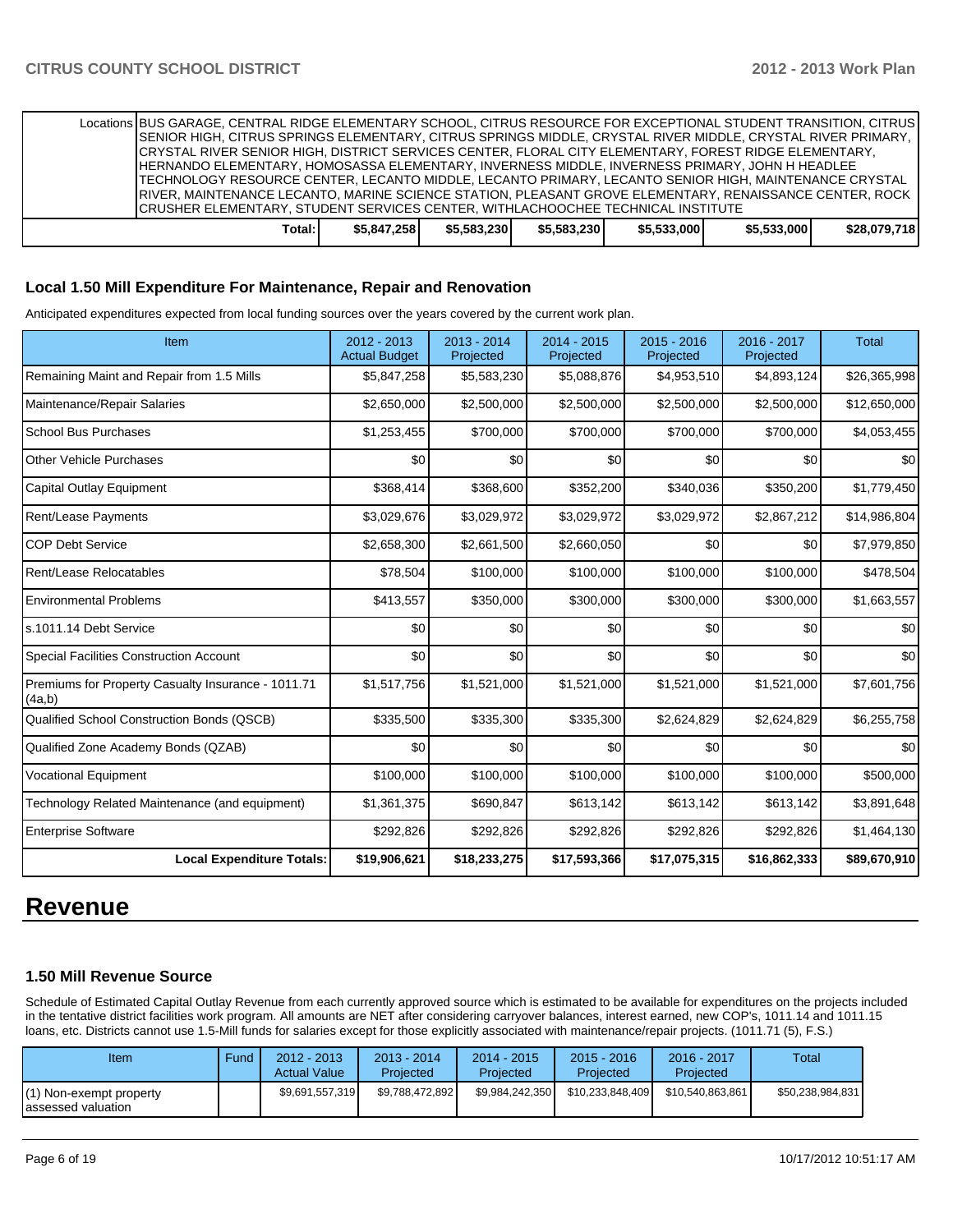| (2) The Millege projected for<br>discretionary capital outlay per<br>ls.1011.71   |     | 1.50         | 1.50 I       | 1.50         | 1.50         | 1.50 l       |              |
|-----------------------------------------------------------------------------------|-----|--------------|--------------|--------------|--------------|--------------|--------------|
| (3) Full value of the 1.50-Mill<br>discretionary capital outlay per<br>ls.1011.71 |     | \$16.281.816 | \$16,444,634 | \$16,773,527 | \$17,192,865 | \$17,708,651 | \$84,401,493 |
| $(4)$ Value of the portion of the 1.50<br>l-Mill ACTUALLY levied                  | 370 | \$16.281.816 | \$14.095.401 | \$14,377,309 | \$14,736,742 | \$15,178,844 | \$74,670,112 |
| $(5)$ Difference of lines $(3)$ and $(4)$                                         |     | \$0          | \$2,349,233  | \$2,396,218  | \$2,456,123  | \$2,529,807  | \$9,731,381  |

# **PECO Revenue Source**

The figure in the row designated "PECO Maintenance" will be subtracted from funds available for new construction because PECO maintenance dollars cannot be used for new construction.

| Item                                  | Fund | $2012 - 2013$<br><b>Actual Budget</b> | $2013 - 2014$<br>Projected | $2014 - 2015$<br>Projected | $2015 - 2016$<br>Projected | 2016 - 2017<br>Projected | Total       |
|---------------------------------------|------|---------------------------------------|----------------------------|----------------------------|----------------------------|--------------------------|-------------|
| <b>PECO New Construction</b>          | 340  | \$0                                   | \$0 <sub>1</sub>           | \$53,561                   | \$18.147                   | \$0                      | \$71,708    |
| <b>IPECO Maintenance Expenditures</b> |      | \$0                                   | \$0 <sub>1</sub>           | \$494.354                  | \$579.490                  | \$639.876                | \$1,713,720 |
|                                       |      | \$0                                   | \$0                        | \$547.915                  | \$597.637                  | \$639,876                | \$1,785,428 |

## **CO & DS Revenue Source**

Revenue from Capital Outlay and Debt Service funds.

| Item                                               | Fund | $2012 - 2013$<br><b>Actual Budget</b> | $2013 - 2014$<br>Projected | $2014 - 2015$<br>Projected | $2015 - 2016$<br>Projected | $2016 - 2017$<br>Projected | Total     |
|----------------------------------------------------|------|---------------------------------------|----------------------------|----------------------------|----------------------------|----------------------------|-----------|
| ICO & DS Cash Flow-through<br><b>I</b> Distributed | 360  | \$98,143                              | \$98,143                   | \$98.143                   | \$98,143                   | \$98,143                   | \$490,715 |
| ICO & DS Interest on<br>Undistributed CO           | 360  | \$6.194                               | \$6.194                    | \$6,194]                   | \$6.194]                   | \$6,194                    | \$30,970  |
|                                                    |      | \$104,337                             | \$104.337                  | \$104,337                  | \$104,337                  | \$104,337                  | \$521,685 |

#### **Fair Share Revenue Source**

Nothing reported for this section. All legally binding commitments for proportionate fair-share mitigation for impacts on public school facilities must be included in the 5-year district work program.

#### **Sales Surtax Referendum**

Specific information about any referendum for a 1-cent or ½-cent surtax referendum during the previous year.

**Did the school district hold a surtax referendum during the past fiscal year 2011 - 2012?**

No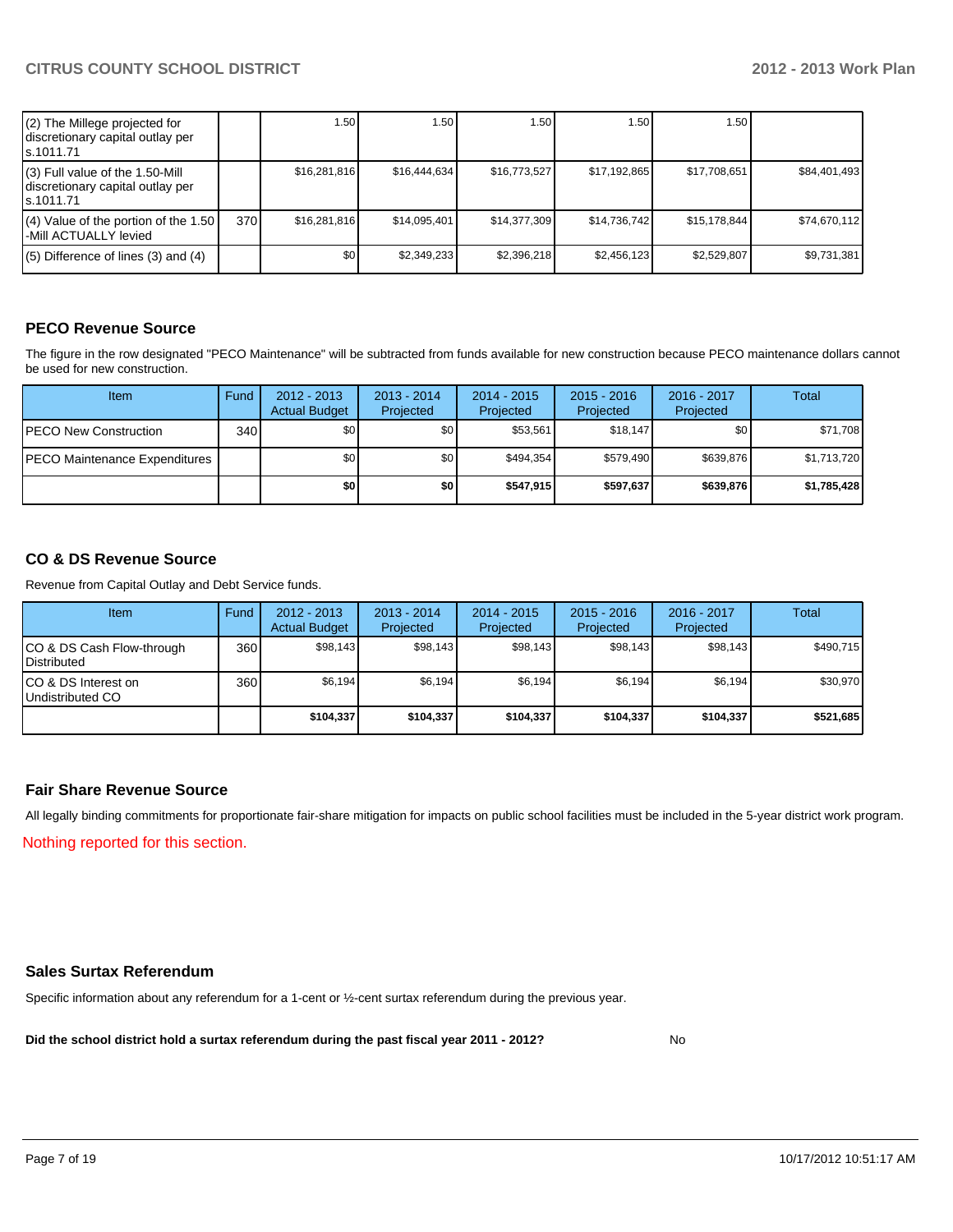#### **Additional Revenue Source**

Any additional revenue sources

| Item                                                                                                                      | 2012 - 2013<br><b>Actual Value</b> | $2013 - 2014$<br>Projected | 2014 - 2015<br>Projected | 2015 - 2016<br>Projected | 2016 - 2017<br>Projected | <b>Total</b>  |
|---------------------------------------------------------------------------------------------------------------------------|------------------------------------|----------------------------|--------------------------|--------------------------|--------------------------|---------------|
| Proceeds from a s.1011.14/15 F.S. Loans                                                                                   | \$0                                | \$0                        | \$0                      | \$0                      | \$0                      | \$0           |
| District Bonds - Voted local bond<br>referendum proceeds per s.9, Art VII<br><b>State Constitution</b>                    | \$0                                | \$0                        | \$0                      | \$0                      | \$0                      | \$0           |
| Proceeds from Special Act Bonds                                                                                           | \$0                                | \$0                        | \$0                      | \$0                      | \$0                      | \$0           |
| Estimated Revenue from CO & DS Bond<br>Sale                                                                               | \$0                                | \$0                        | \$0                      | \$0                      | \$0                      | \$0           |
| Proceeds from Voted Capital<br>Improvements millage                                                                       | \$0                                | \$0                        | \$0                      | \$0                      | \$0                      | \$0           |
| Other Revenue for Other Capital Projects                                                                                  | \$0                                | \$0                        | \$0                      | \$0                      | \$0                      | \$0           |
| Proceeds from 1/2 cent sales surtax<br>authorized by school board                                                         | \$0                                | \$0                        | \$0                      | \$0                      | \$0                      | \$0           |
| Proceeds from local governmental<br>infrastructure sales surtax                                                           | \$0                                | \$0                        | \$0                      | \$0                      | \$0                      | \$0           |
| Proceeds from Certificates of<br>Participation (COP's) Sale                                                               | \$0                                | \$0                        | \$0                      | \$0                      | \$0                      | \$0           |
| Classrooms First Bond proceeds amount<br>authorized in FY 1997-98                                                         | \$0                                | \$0                        | \$0                      | \$0                      | \$0                      | \$0           |
| Classrooms for Kids                                                                                                       | \$0                                | \$0                        | \$0                      | \$0                      | \$0                      | \$0           |
| <b>District Equity Recognition</b>                                                                                        | \$0                                | \$0                        | \$0                      | \$0                      | \$0                      | \$0           |
| <b>Federal Grants</b>                                                                                                     | \$0                                | \$0                        | \$0                      | \$0                      | \$0                      | \$0           |
| Proportionate share mitigation (actual<br>cash revenue only, not in kind donations)                                       | \$0                                | \$0                        | \$0                      | \$0                      | \$0                      | \$0           |
| Impact fees received                                                                                                      | \$210,031                          | \$0                        | \$0                      | \$0                      | \$0                      | \$210,031     |
| Private donations                                                                                                         | \$0                                | \$0                        | \$0                      | \$0                      | \$0                      | \$0           |
| Grants from local governments or not-for-<br>profit organizations                                                         | \$0                                | \$0                        | \$0                      | \$0                      | \$0                      | \$0           |
| Interest, Including Profit On Investment                                                                                  | \$370,600                          | \$250,000                  | \$250,000                | \$250,000                | \$250,000                | \$1,370,600   |
| Revenue from Bonds pledging proceeds<br>from 1 cent or 1/2 cent Sales Surtax                                              | \$0                                | \$0                        | \$0                      | \$0                      | \$0                      | \$0           |
| <b>Total Fund Balance Carried Forward</b>                                                                                 | \$47,782,283                       | \$25,474,706               | \$19,875,400             | \$14,288,471             | \$8,277,881              | \$115,698,741 |
| General Capital Outlay Obligated Fund<br><b>Balance Carried Forward From Total</b><br><b>Fund Balance Carried Forward</b> | \$0                                | \$0                        | \$0                      | \$0                      | \$0                      | \$0           |
| Special Facilities Construction Account                                                                                   | \$0                                | \$0                        | \$0                      | \$0                      | \$0                      | \$0           |
| One Cent - 1/2 Cent Sales Surtax Debt<br>Service From Total Fund Balance Carried<br>Forward                               | \$0                                | \$0                        | \$0                      | \$0                      | \$0                      | \$0           |
| Capital Outlay Projects Funds Balance<br>Carried Forward From Total Fund<br><b>Balance Carried Forward</b>                | \$0                                | \$0                        | \$0                      | \$0                      | \$0                      | \$0           |
| Subtotal                                                                                                                  | \$48,362,914                       | \$25,724,706               | \$20,125,400             | \$14,538,471             | \$8,527,881              | \$117,279,372 |

# **Total Revenue Summary**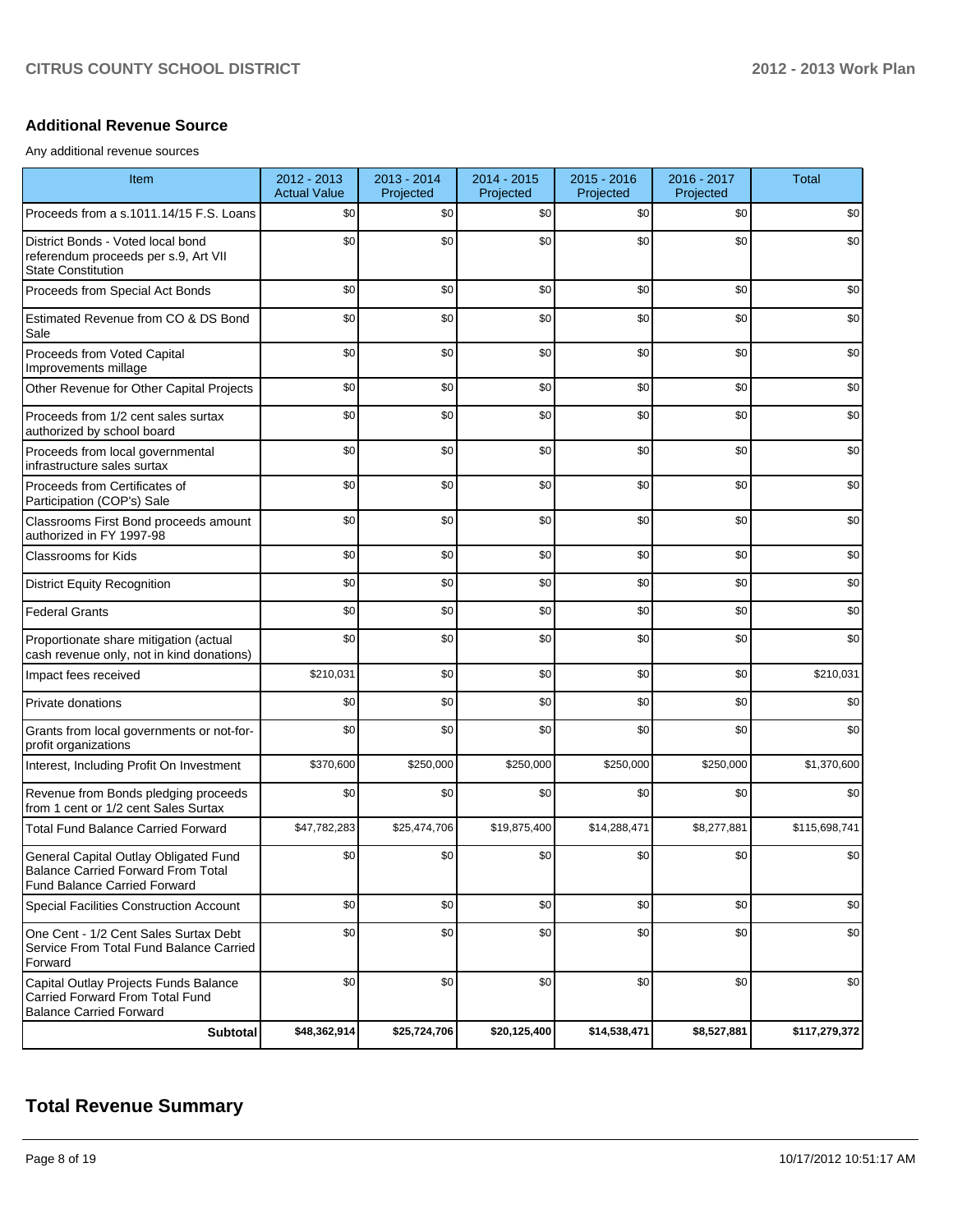| <b>Item Name</b>                                           | 2012 - 2013<br><b>Budget</b> | $2013 - 2014$<br>Projected | 2014 - 2015<br>Projected | $2015 - 2016$<br>Projected | 2016 - 2017<br>Projected | <b>Five Year Total</b> |
|------------------------------------------------------------|------------------------------|----------------------------|--------------------------|----------------------------|--------------------------|------------------------|
| Local 1.5 Mill Discretionary Capital Outlay<br>Revenue     | \$16,281,816                 | \$14,095,401               | \$14,377,309             | \$14,736,742               | \$15, 178, 844           | \$74,670,112           |
| PECO and 1.5 Mill Maint and Other 1.5<br>Mill Expenditures | (\$19,906,621)               | (\$18,233,275)             | (\$17,593,366)           | (\$17,075,315)             | (\$16,862,333)           | (\$89,670,910)         |
| <b>PECO Maintenance Revenue</b>                            | \$0                          | \$0                        | \$494.354                | \$579.490                  | \$639.876                | \$1,713,720            |
| Available 1.50 Mill for New<br><b>Construction</b>         | $($ \$3,624,805)             | ( \$4,137,874)             | (\$3,216,057)            | (S2, 338, 573)             | (\$1,683,489)            | (\$15,000,798)         |

| Item Name                             | 2012 - 2013<br><b>Budget</b> | $2013 - 2014$<br>Projected | $2014 - 2015$<br>Projected | $2015 - 2016$<br>Projected | $2016 - 2017$<br>Projected | <b>Five Year Total</b> |
|---------------------------------------|------------------------------|----------------------------|----------------------------|----------------------------|----------------------------|------------------------|
| ICO & DS Revenue                      | \$104,337                    | \$104,337                  | \$104.337                  | \$104,337                  | \$104,337                  | \$521,685              |
| <b>IPECO New Construction Revenue</b> | \$0                          | \$0                        | \$53,561                   | \$18,147                   | \$O                        | \$71,708               |
| <b>I</b> Other/Additional Revenue     | \$48,362,914                 | \$25,724,706               | \$20,125,400               | \$14,538,471               | \$8,527,881                | \$117,279,372          |
| <b>Total Additional Revenuel</b>      | \$48,467,251                 | \$25,829,043               | \$20,283,298               | \$14,660,955               | \$8,632,218                | \$117,872,765          |
| <b>Total Available Revenue</b>        | \$44,842,446                 | \$21,691,169               | \$17,067,241               | \$12,322,382               | \$6,948,729                | \$102,871,967          |

# **Project Schedules**

#### **Capacity Project Schedules**

A schedule of capital outlay projects necessary to ensure the availability of satisfactory classrooms for the projected student enrollment in K-12 programs.

Nothing reported for this section.

| <b>Planned Cost:</b>     |  |  |  |
|--------------------------|--|--|--|
| <b>Student Stations:</b> |  |  |  |
| <b>Total Classrooms:</b> |  |  |  |
| Gross Sq Ft:             |  |  |  |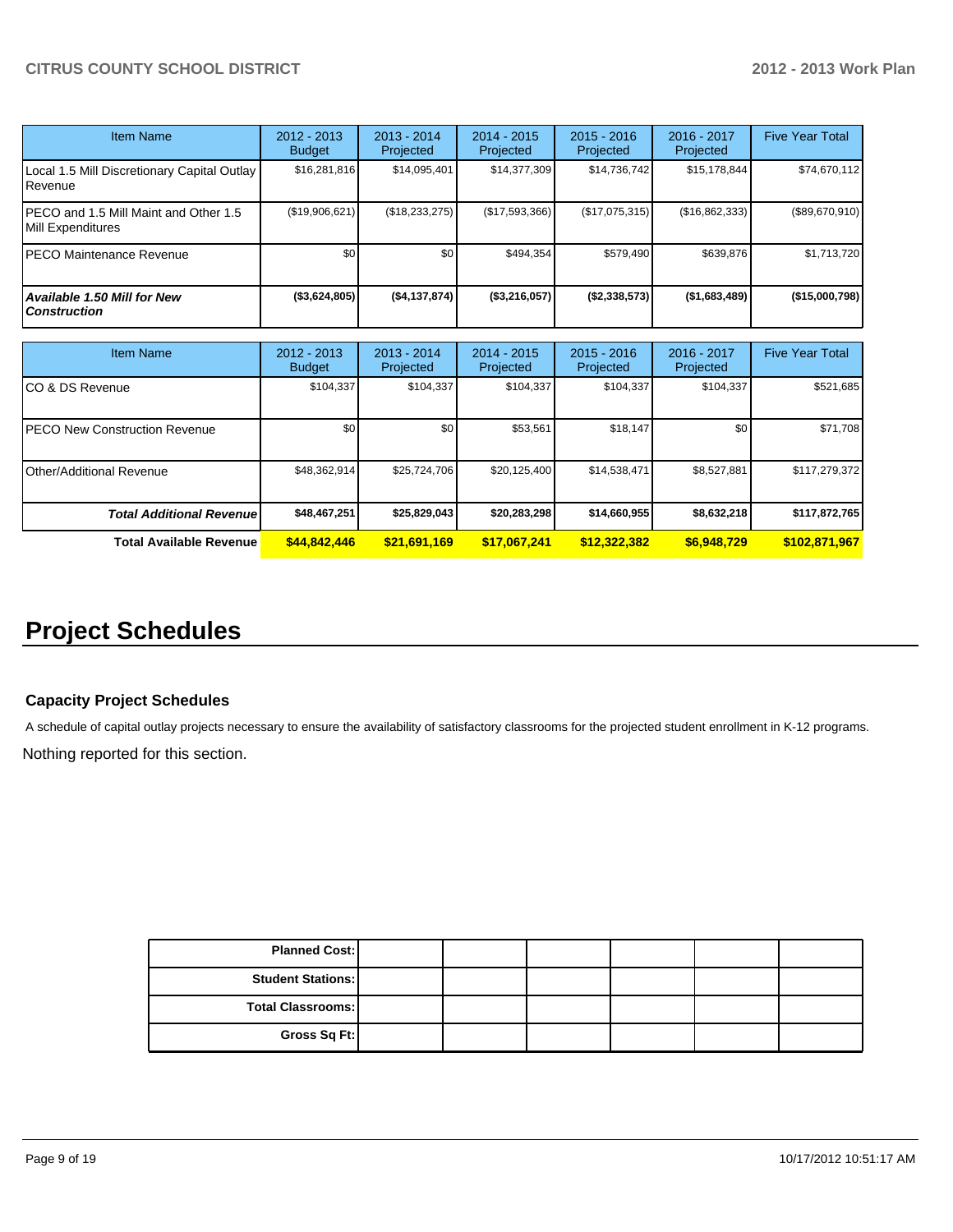# **Other Project Schedules**

Major renovations, remodeling, and additions of capital outlay projects that do not add capacity to schools.

| <b>Project Description</b>                                                                | Location                                     | 2012 - 2013<br><b>Actual Budget</b> | 2013 - 2014<br>Projected | 2014 - 2015<br>Projected | 2015 - 2016<br>Projected | 2016 - 2017<br>Projected | <b>Total</b>              | Funded |
|-------------------------------------------------------------------------------------------|----------------------------------------------|-------------------------------------|--------------------------|--------------------------|--------------------------|--------------------------|---------------------------|--------|
| Contingency for various<br>projects                                                       | Location not specified                       | \$838,538                           | \$259,000                | \$392,000                | \$502,500                | \$103,700                | \$2,095,738 Yes           |        |
| Miscellaneous Consultant<br>Services                                                      | Location not specified                       | \$25,000                            | \$25,000                 | \$25,000                 | \$25,000                 | \$0                      | \$100,000 Yes             |        |
| Phase 1 Renovation project to<br>improve educational suitability                          | <b>CRYSTAL RIVER</b><br><b>SENIOR HIGH</b>   | \$1,102,760                         | \$0                      | \$0                      | \$0                      | \$0                      | \$1,102,760 Yes           |        |
| Reroofing Project Lecanto High<br>(Phased over three years)                               | <b>LECANTO SENIOR HIGH</b>                   | \$2,200,000                         | \$0                      | \$0                      | \$0                      | \$0                      | \$2,200,000 Yes           |        |
| Reroofing projects                                                                        | CITRUS SENIOR HIGH                           | \$418,102                           | \$0                      | \$525,000                | \$0                      | \$0                      | \$943,102 Yes             |        |
| reroofing                                                                                 | <b>CITRUS SPRINGS</b><br><b>ELEMENTARY</b>   | \$0                                 | \$1,135,000              | \$0                      | \$0                      | \$0                      | \$1,135,000 Yes           |        |
| Portables for construction<br>project                                                     | <b>CRYSTAL RIVER</b><br><b>SENIOR HIGH</b>   | \$187,002                           | \$0                      | \$0                      | \$0                      | \$0                      | \$187,002 Yes             |        |
| Upgrade existing sewer plant                                                              | <b>FLORAL CITY</b><br><b>ELEMENTARY</b>      | \$424,519                           | \$0                      | \$0                      | \$0                      | \$0                      | \$424,519 Yes             |        |
| Kitchen HVAC and Hood<br>upgrade                                                          | <b>INVERNESS MIDDLE</b>                      | \$0                                 | \$0                      | \$300,000                | \$0                      | \$0                      | \$300,000 Yes             |        |
| Kitchen HVAC and HOOD<br>upgrade                                                          | PLEASANT GROVE<br><b>ELEMENTARY</b>          | \$0                                 | \$130,000                | \$0                      | \$0                      | \$0                      | \$130,000 Yes             |        |
| Kitchen hood upgrade                                                                      | LECANTO SENIOR HIGH                          | \$176,578                           | \$0                      | \$0                      | \$0                      | \$0                      | \$176,578 Yes             |        |
| New HVAC system                                                                           | <b>CITRUS SPRINGS</b><br><b>MIDDLE</b>       | \$2,100,000                         | \$0                      | \$0                      | \$0                      | \$0                      | \$2,100,000 Yes           |        |
| New Fire Alarm system                                                                     | <b>DISTRICT SERVICES</b><br><b>CENTER</b>    | \$0                                 | \$0                      | \$130,000                | \$0                      | \$0                      | \$130,000 Yes             |        |
| New HVAC system                                                                           | <b>DISTRICT SERVICES</b><br><b>CENTER</b>    | \$1,260,947                         | \$0                      | \$0                      | \$0                      | \$0                      | \$1,260,947 Yes           |        |
| Feasibility study to determine<br>best possible approach to<br>upgrading current facility | <b>INVERNESS PRIMARY</b>                     | \$150,000                           | \$0                      | \$0                      | \$0                      | \$0                      | \$150,000 Yes             |        |
| Road work for future<br>elementary school                                                 | Location not specified                       | \$210,031                           | \$0                      | \$0                      | \$0                      | \$0                      | \$210,031 Yes             |        |
| Phase 2 renovation of existing<br>space and additional<br>construction.                   | <b>CRYSTAL RIVER</b><br><b>SENIOR HIGH</b>   | \$6,424,646                         | \$0                      | \$0                      | \$0                      | \$0                      | \$6,424,646 Yes           |        |
| New entrance to the school                                                                | <b>CRYSTAL RIVER</b><br><b>SENIOR HIGH</b>   | \$46,976                            | \$0                      | \$0                      | \$0                      | \$0                      | \$46,976 Yes              |        |
| reroofing                                                                                 | <b>PLEASANT GROVE</b><br><b>ELEMENTARY</b>   | \$0                                 | \$1,300,000              | \$0                      | \$0                      | \$0                      | \$1,300,000 Yes           |        |
| reroofing                                                                                 | <b>WITHLACHOOCHEE</b><br>TECHNICAL INSTITUTE | \$0                                 | \$0                      | \$0                      | \$0                      | \$1,012,000              | \$1,012,000 Yes           |        |
| Reroofing                                                                                 | <b>CITRUS SPRINGS</b><br><b>MIDDLE</b>       | \$0                                 | \$0                      | \$2,940,000              | \$0                      | \$0                      | \$2,940,000 Yes           |        |
| Savings towards future projects                                                           | Location not specified                       | \$29,227,347                        | \$18,792,169             | \$12,705,241             | \$6,744,882              | \$5,783,029              | \$73,252,668 Yes          |        |
| Phase III                                                                                 | <b>CRYSTAL RIVER</b><br><b>SENIOR HIGH</b>   | \$0                                 | \$0                      | \$0                      | \$5,000,000              | \$0                      | \$5,000,000 Yes           |        |
| site testing and survey for New<br>property purchases                                     | Location not specified                       | \$50,000                            | \$50,000                 | \$50,000                 | \$50,000                 | \$50,000                 | \$250,000 Yes             |        |
|                                                                                           |                                              | \$44,842,446                        | \$21,691,169             | \$17,067,241             | \$12,322,382             |                          | \$6,948,729 \$102,871,967 |        |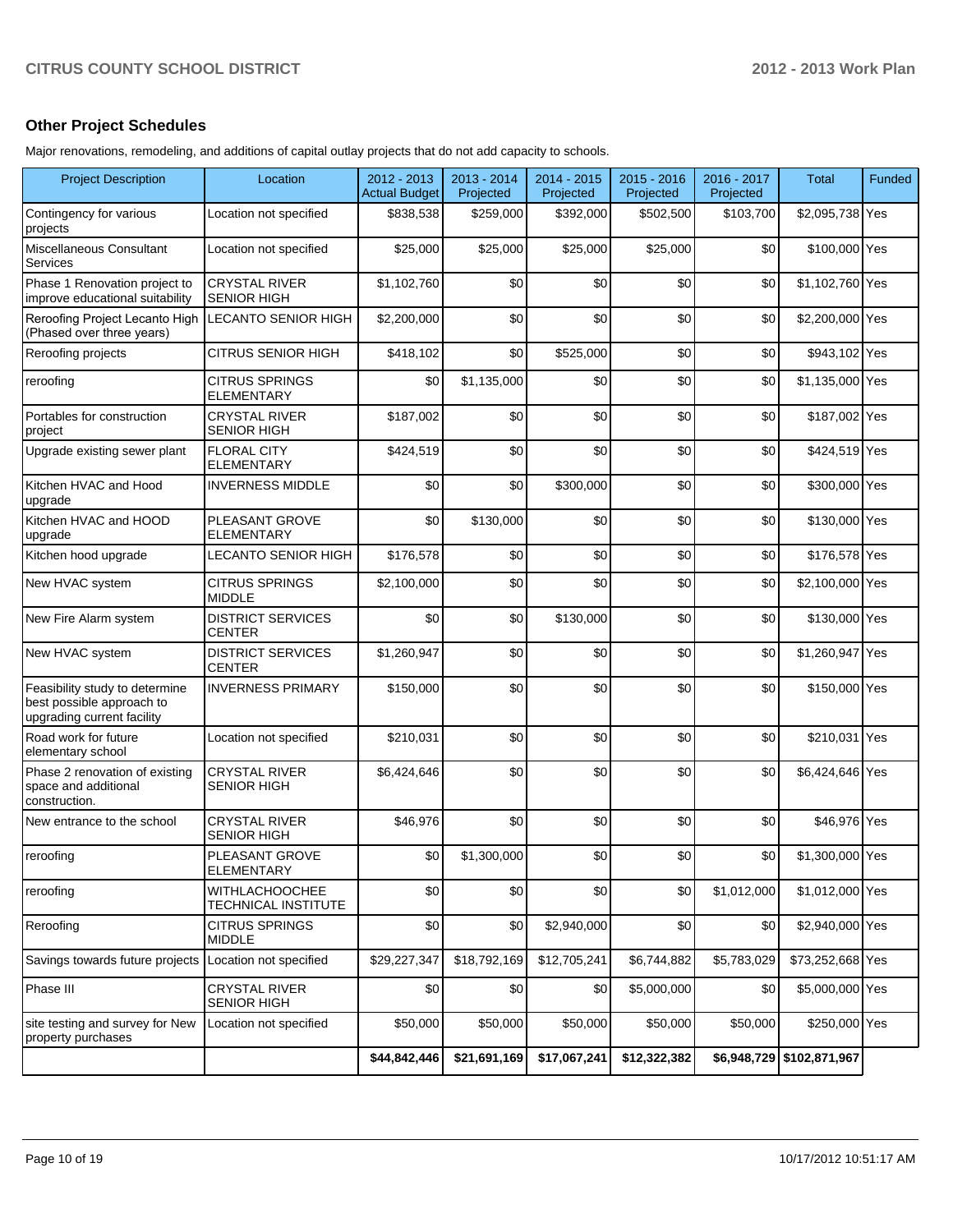# **Additional Project Schedules**

Any projects that are not identified in the last approved educational plant survey.

Nothing reported for this section.

# **Non Funded Growth Management Project Schedules**

Schedule indicating which projects, due to planned development, that CANNOT be funded from current revenues projected over the next five years.

Nothing reported for this section.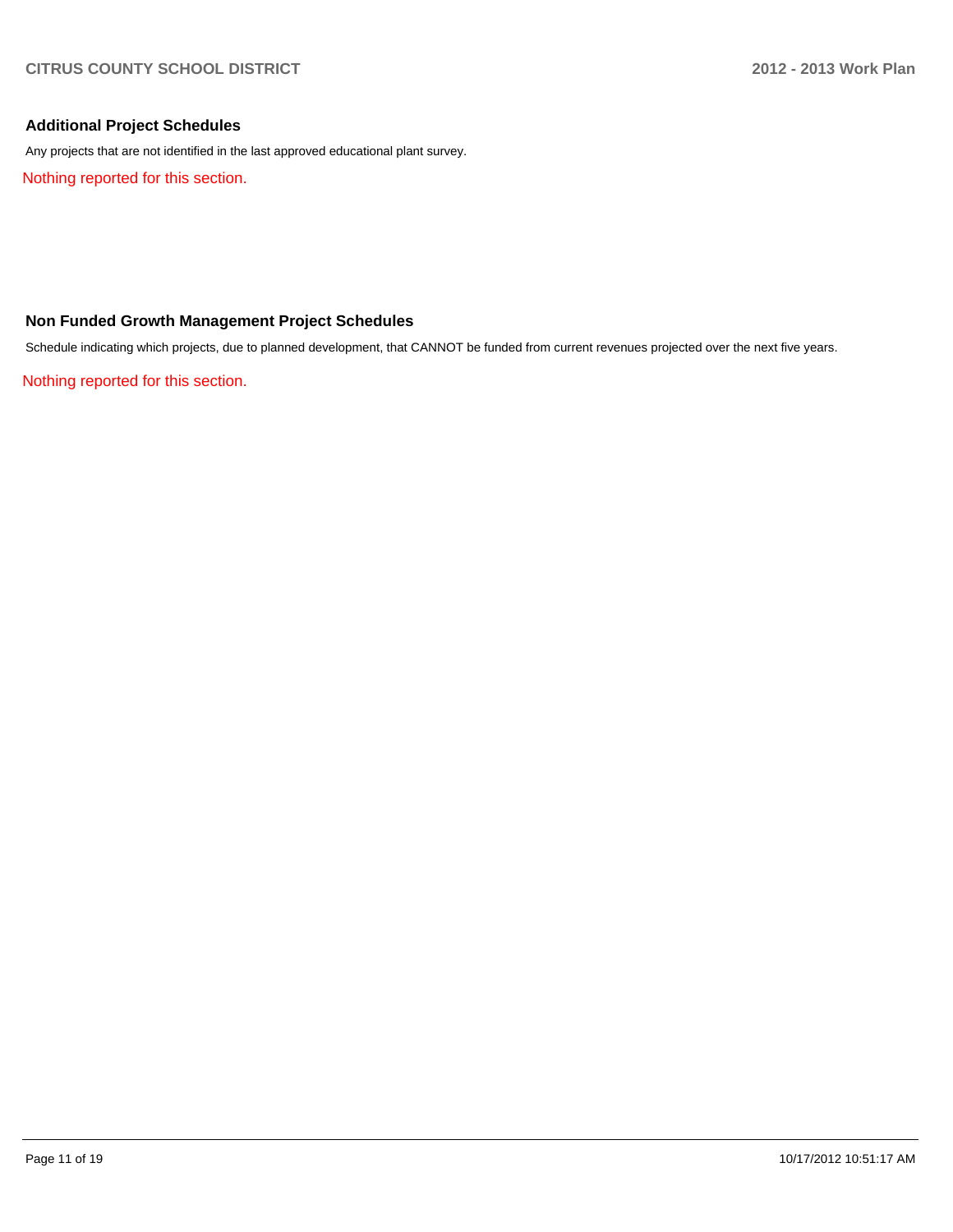# **Tracking**

# **Capacity Tracking**

| Location                                                        | $2012 -$<br>2013 Satis.<br>Stu. Sta. | Actual<br>$2012 -$<br>2013 FISH<br>Capacity | Actual<br>$2011 -$<br>2012<br><b>COFTE</b> | # Class<br><b>Rooms</b> | Actual<br>Average<br>$2012 -$<br>2013 Class<br><b>Size</b> | Actual<br>$2012 -$<br>2013<br><b>Utilization</b> | <b>New</b><br>Stu.<br>Capacity | <b>New</b><br>Rooms to<br>be<br>Added/Re<br>moved | Projected<br>$2016 -$<br>2017<br><b>COFTE</b> | Projected<br>$2016 -$<br>2017<br><b>Utilization</b> | Projected<br>$2016 -$<br>2017 Class<br><b>Size</b> |
|-----------------------------------------------------------------|--------------------------------------|---------------------------------------------|--------------------------------------------|-------------------------|------------------------------------------------------------|--------------------------------------------------|--------------------------------|---------------------------------------------------|-----------------------------------------------|-----------------------------------------------------|----------------------------------------------------|
| PLEASANT GROVE<br>ELEMENTARY                                    | 757                                  | 757                                         | 706                                        | 40                      | 18                                                         | 93.00 %                                          | $\Omega$                       | $\Omega$                                          | 680                                           | 90.00 %                                             | 17                                                 |
| CITRUS SENIOR HIGH                                              | 1,833                                | 1,741                                       | 1,516                                      | 75                      | 20                                                         | 87.00 %                                          | $\mathbf 0$                    | $\overline{0}$                                    | 1,496                                         | 86.00%                                              | 20                                                 |
| <b>INVERNESS PRIMARY</b>                                        | 784                                  | 784                                         | 669                                        | 42                      | 16                                                         | 85.00 %                                          | $\Omega$                       | $\Omega$                                          | 638                                           | 81.00%                                              | 15                                                 |
| <b>INVERNESS MIDDLE</b>                                         | 1,481                                | 1,332                                       | 1,068                                      | 63                      | 17                                                         | 80.00 %                                          | $\overline{0}$                 | $\overline{0}$                                    | 994                                           | 75.00 %                                             | 16                                                 |
| <b>FLORAL CITY</b><br>ELEMENTARY                                | 497                                  | 497                                         | 327                                        | 26                      | 13                                                         | 66.00 %                                          | $\Omega$                       | $\Omega$                                          | 328                                           | 66.00 %                                             | 13                                                 |
| HOMOSASSA<br><b>ELEMENTARY</b>                                  | 412                                  | 412                                         | 298                                        | 22                      | 14                                                         | 72.00 %                                          | $\Omega$                       | $\Omega$                                          | 298                                           | 72.00 %                                             | 14                                                 |
| <b>CRYSTAL RIVER</b><br>MIDDLE                                  | 1,329                                | 1,196                                       | 814                                        | 57                      | 14                                                         | 68.00 %                                          | $\Omega$                       | $\Omega$                                          | 764                                           | 64.00%                                              | 13                                                 |
| <b>CRYSTAL RIVER</b><br><b>PRIMARY</b>                          | 651                                  | 651                                         | 590                                        | 35                      | 17                                                         | 91.00 %                                          | $\Omega$                       | $\Omega$                                          | 570                                           | 88.00%                                              | 16                                                 |
| <b>CRYSTAL RIVER</b><br>SENIOR HIGH                             | 1,530                                | 1,453                                       | 1,171                                      | 65                      | 18                                                         | 81.00%                                           | $\Omega$                       | $\Omega$                                          | 1,144                                         | 79.00 %                                             | 18                                                 |
| WITHLACHOOCHEE<br>TECHNICAL INSTITUTE                           | 663                                  | 795                                         | 93                                         | 39                      | $\overline{2}$                                             | 12.00 %                                          | $\Omega$                       | 0                                                 | 273                                           | 34.00 %                                             | $\overline{7}$                                     |
| LECANTO PRIMARY                                                 | 862                                  | 862                                         | 719                                        | 46                      | 16                                                         | 83.00 %                                          | $\Omega$                       | $\Omega$                                          | 684                                           | 79.00 %                                             | 15                                                 |
| <b>LECANTO MIDDLE</b>                                           | 956                                  | 860                                         | 744                                        | 40                      | 19                                                         | 87.00 %                                          | $\Omega$                       | $\Omega$                                          | 688                                           | 80.00%                                              | 17                                                 |
| LECANTO SENIOR HIGH                                             | 1,825                                | 1,733                                       | 1.728                                      | 75                      | 23                                                         | 100.00 %                                         | $\Omega$                       | $\Omega$                                          | 1.677                                         | 97.00 %                                             | 22                                                 |
| <b>HERNANDO</b><br>ELEMENTARY                                   | 754                                  | 754                                         | 626                                        | 39                      | 16                                                         | 83.00 %                                          | $\Omega$                       | $\overline{0}$                                    | 597                                           | 79.00 %                                             | 15                                                 |
| CITRUS SPRINGS<br>ELEMENTARY                                    | 810                                  | 810                                         | 679                                        | 44                      | 15                                                         | 84.00 %                                          | $\Omega$                       | $\Omega$                                          | 653                                           | 81.00%                                              | 15                                                 |
| <b>ROCK CRUSHER</b><br><b>ELEMENTARY</b>                        | 717                                  | 717                                         | 626                                        | 38                      | 16                                                         | 87.00 %                                          | $\Omega$                       | $\overline{0}$                                    | 615                                           | 86.00 %                                             | 16                                                 |
| <b>CITRUS SPRINGS</b><br><b>MIDDLE</b>                          | 1,030                                | 927                                         | 788                                        | 45                      | 18                                                         | 85.00 %                                          | $\Omega$                       | $\Omega$                                          | 730                                           | 79.00 %                                             | 16                                                 |
| <b>CITRUS RESOURCE</b><br>FOR EXCEPTIONAL<br>STUDENT TRANSITION | 304                                  | 304                                         | 140                                        | 25                      | $6 \mid$                                                   | 46.00 %                                          | $\Omega$                       | $\Omega$                                          | 153                                           | 50.00 %                                             | 6                                                  |
| <b>FOREST RIDGE</b><br><b>ELEMENTARY</b>                        | 759                                  | 759                                         | 709                                        | 41                      | 17                                                         | 93.00 %                                          | $\Omega$                       | $\Omega$                                          | 683                                           | 90.00%                                              | 17                                                 |
| <b>RENAISSANCE CENTER</b>                                       | 266                                  | 266                                         | 105                                        | 15                      | $\overline{7}$                                             | 39.00 %                                          | $\Omega$                       | $\Omega$                                          | 108                                           | 41.00%                                              | $\overline{7}$                                     |
| <b>CENTRAL RIDGE</b><br>ELEMENTARY SCHOOL                       | 810                                  | 810                                         | 747                                        | 44                      | 17                                                         | 92.00 %                                          | $\Omega$                       | $\Omega$                                          | 691                                           | 85.00 %                                             | 16                                                 |
|                                                                 | 19,030                               | 18,420                                      | 14,862                                     | 916                     | 16                                                         | 80.69%                                           | $\bf{0}$                       | $\mathbf{0}$                                      | 14,464                                        | 78.52%                                              | 16                                                 |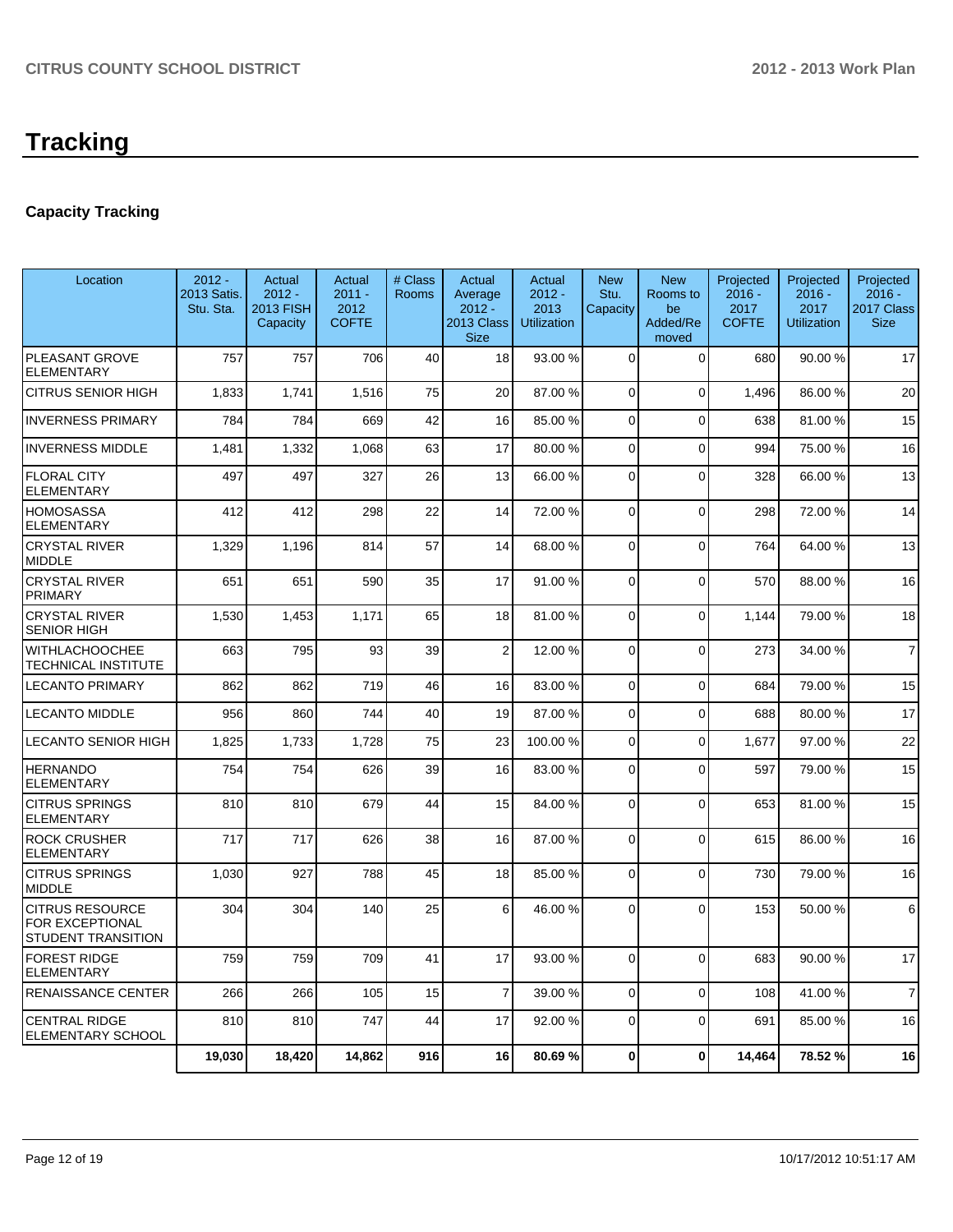The COFTE Projected Total (14,464) for 2016 - 2017 must match the Official Forecasted COFTE Total (14,464 ) for 2016 - 2017 before this section can be completed. In the event that the COFTE Projected Total does not match the Official forecasted COFTE, then the Balanced Projected COFTE Table should be used to balance COFTE.

|                                 | 14,464 |  |  |  |  |  |
|---------------------------------|--------|--|--|--|--|--|
| High (9-12)                     | 4,080  |  |  |  |  |  |
| Middle (4-8)                    | 5,555  |  |  |  |  |  |
| Elementary (PK-3)               | 4,829  |  |  |  |  |  |
| Projected COFTE for 2016 - 2017 |        |  |  |  |  |  |

| <b>Grade Level Type</b> | <b>Balanced Projected</b><br>COFTE for 2016 - 2017 |
|-------------------------|----------------------------------------------------|
| Elementary (PK-3)       |                                                    |
| Middle $(4-8)$          |                                                    |
| High (9-12)             |                                                    |
|                         | 14,464                                             |

#### **Relocatable Replacement**

Number of relocatable classrooms clearly identified and scheduled for replacement in the school board adopted financially feasible 5-year district work program.

| Location                                 | $2012 - 2013$ | $2013 - 2014$ | $2014 - 2015$ | $2015 - 2016$ | 2016 - 2017 | Year 5 Total |
|------------------------------------------|---------------|---------------|---------------|---------------|-------------|--------------|
| <b>Total Relocatable Replacements: I</b> |               |               | 0             |               |             |              |

#### **Charter Schools Tracking**

Information regarding the use of charter schools.

| Location-Type                                                  | # Relocatable<br>units or<br>permanent<br>classrooms | Owner       | Year Started or<br>Scheduled | Student<br><b>Stations</b> | <b>Students</b><br>Enrolled | Years in<br>Contract | <b>Total Charter</b><br><b>Students</b><br>projected for<br>2016 - 2017 |
|----------------------------------------------------------------|------------------------------------------------------|-------------|------------------------------|----------------------------|-----------------------------|----------------------|-------------------------------------------------------------------------|
| Crystal River HS - Academy of<br><b>IEnvironmental Science</b> |                                                      | 4 MUNICIPAL | 1999                         | 98                         | 98                          | 10 <sup>1</sup>      | 100                                                                     |
|                                                                |                                                      |             |                              | 98                         | 98 I                        |                      | 100                                                                     |

## **Special Purpose Classrooms Tracking**

The number of classrooms that will be used for certain special purposes in the current year, by facility and type of classroom, that the district will, 1), not use for educational purposes, and 2), the co-teaching classrooms that are not open plan classrooms and will be used for educational purposes.

| School | School Type                            | $\parallel$ # of Elementary $\parallel$ # of Middle 4-8 $\parallel$ # of High 9-12<br>K-3 Classrooms I | <b>Classrooms</b> | <b>Classrooms</b> | # of $ESE$<br><b>Classrooms</b> | # of Combo<br><b>Classrooms</b> | Total<br><b>Classrooms</b> |
|--------|----------------------------------------|--------------------------------------------------------------------------------------------------------|-------------------|-------------------|---------------------------------|---------------------------------|----------------------------|
|        | <b>Total Educational Classrooms: I</b> |                                                                                                        |                   |                   |                                 | 0                               | 0                          |

| School                          | School Type | # of Elementary<br>K-3 Classrooms I | # of Middle 4-8<br><b>Classrooms</b> | # of High $9-12$<br><b>Classrooms</b> | # of $ESE$<br><b>Classrooms</b> | # of Combo<br><b>Classrooms</b> | Total<br><b>Classrooms</b> |
|---------------------------------|-------------|-------------------------------------|--------------------------------------|---------------------------------------|---------------------------------|---------------------------------|----------------------------|
| İCRYSTAL RIVER PRIMARY          | Co-Teaching |                                     |                                      |                                       |                                 |                                 | 3                          |
| ILECANTO PRIMARY                | Co-Teaching |                                     |                                      |                                       |                                 |                                 | 3                          |
| LECANTO SENIOR HIGH             | Co-Teaching |                                     |                                      |                                       |                                 |                                 |                            |
| <b>IFOREST RIDGE ELEMENTARY</b> | Co-Teaching |                                     |                                      |                                       |                                 |                                 |                            |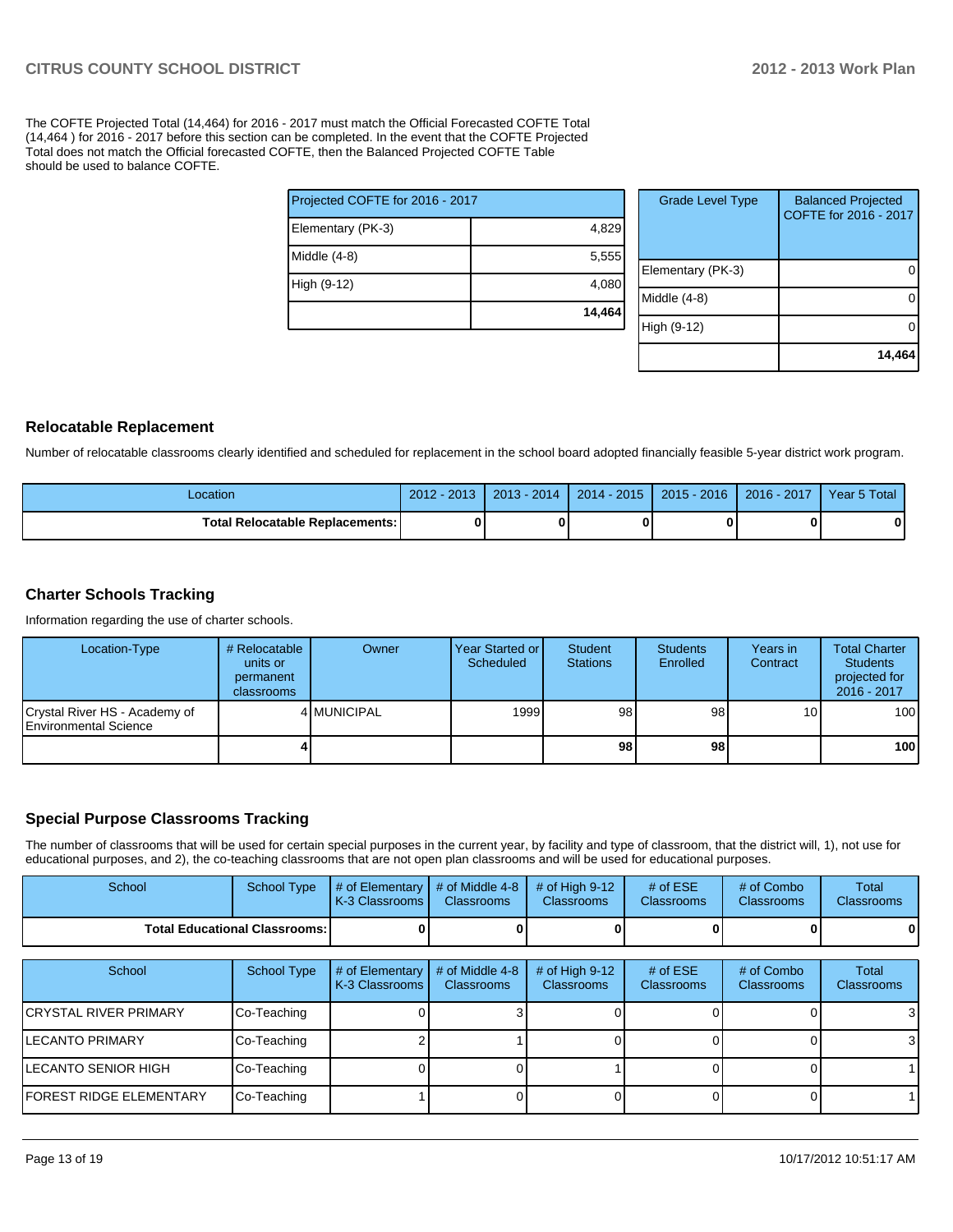| <b>CENTRAL RIDGE ELEMENTARY</b><br>ISCHOOL | Co-Teaching |  |  | 61 |
|--------------------------------------------|-------------|--|--|----|
| IINVERNESS PRIMARY                         | Co-Teaching |  |  | 51 |
| <b>Total Co-Teaching Classrooms:</b>       |             |  |  | 19 |

#### **Infrastructure Tracking**

**Necessary offsite infrastructure requirements resulting from expansions or new schools. This section should include infrastructure information related to capacity project schedules and other project schedules (Section 4).**

Off site infrastructure improvements are associated with future elementary school site. Improvements are limited to roadway and utilities adjacent to school site and are being made pursuant to an Interlocal Agreement with the Citrus County Board of County Commissioners.

**Proposed location of planned facilities, whether those locations are consistent with the comprehensive plans of all affected local governments, and recommendations for infrastructure and other improvements to land adjacent to existing facilities. Provisions of 1013.33(12), (13) and (14) and 1013.36 must be addressed for new facilities planned within the 1st three years of the plan (Section 5).**

Pine Ridge Area School Site /CR-486 Improvements

**Consistent with Comp Plan?** Yes

## **Net New Classrooms**

The number of classrooms, by grade level and type of construction, that were added during the last fiscal year.

|                                                                                                                                                         | List the net new classrooms added in the 2011 - 2012 fiscal year. |                                   |                                                                        |                                         |  | List the net new classrooms to be added in the 2012 - 2013 fiscal<br>vear. |                                |                        |  |
|---------------------------------------------------------------------------------------------------------------------------------------------------------|-------------------------------------------------------------------|-----------------------------------|------------------------------------------------------------------------|-----------------------------------------|--|----------------------------------------------------------------------------|--------------------------------|------------------------|--|
| "Classrooms" is defined as capacity carrying classrooms that are added to increase<br>capacity to enable the district to meet the Class Size Amendment. |                                                                   |                                   | Totals for fiscal year 2012 - 2013 should match totals in Section 15A. |                                         |  |                                                                            |                                |                        |  |
| Location                                                                                                                                                | $2011 - 2012$ #<br>Permanent                                      | $2011 - 2012$ #<br><b>Modular</b> | $2011 - 2012$ #<br>Relocatable                                         | 2011 - 2012<br>$2012 - 2013$ #<br>Total |  | $2012 - 2013$ #<br>Modular                                                 | $2012 - 2013$ #<br>Relocatable | $2012 - 2013$<br>Total |  |
| Elementary (PK-3)                                                                                                                                       |                                                                   |                                   |                                                                        |                                         |  |                                                                            |                                | ΩI                     |  |
| Middle (4-8)                                                                                                                                            |                                                                   |                                   |                                                                        |                                         |  |                                                                            |                                | 0                      |  |
| High (9-12)                                                                                                                                             |                                                                   |                                   |                                                                        |                                         |  |                                                                            |                                | $\Omega$               |  |
|                                                                                                                                                         |                                                                   |                                   |                                                                        |                                         |  |                                                                            |                                | 0                      |  |

#### **Relocatable Student Stations**

Number of students that will be educated in relocatable units, by school, in the current year, and the projected number of students for each of the years in the workplan.

| <b>Site</b>                        | $2012 - 2013$ | $2013 - 2014$ | $2014 - 2015$ | $2015 - 2016$ | 2016 - 2017 | 5 Year Average |
|------------------------------------|---------------|---------------|---------------|---------------|-------------|----------------|
| CRYSTAL RIVER PRIMARY              |               |               |               |               |             | $\Omega$       |
| ICRYSTAL RIVER SENIOR HIGH         |               |               |               |               |             | $\Omega$       |
| WITHLACHOOCHEE TECHNICAL INSTITUTE |               |               |               |               |             | 0              |
| <b>LECANTO PRIMARY</b>             |               |               |               |               |             | $\Omega$       |
| <b>LECANTO MIDDLE</b>              |               |               |               |               |             | $\Omega$       |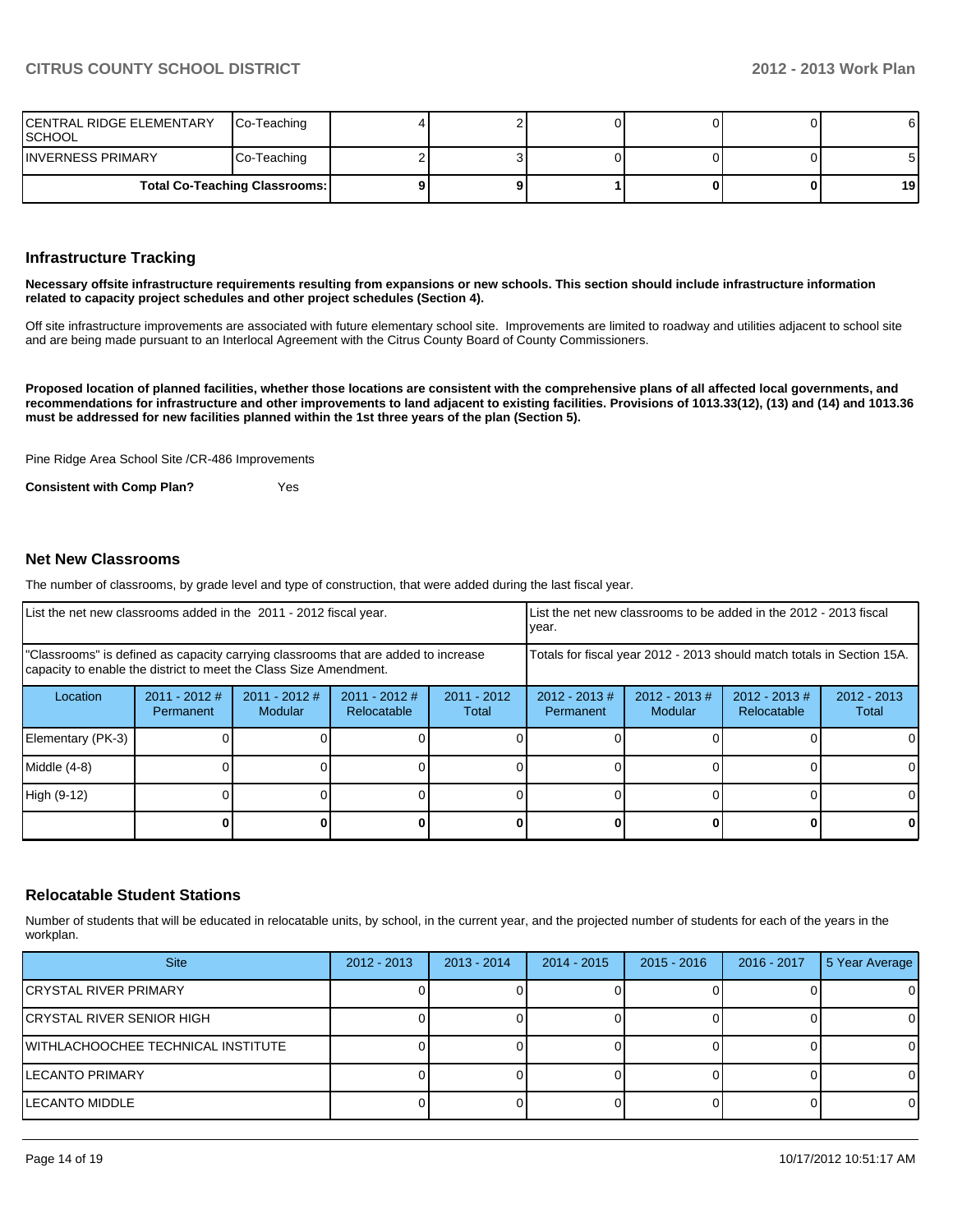| Totals for CITRUS COUNTY SCHOOL DISTRICT |                 |          |                 |          |                                                 |
|------------------------------------------|-----------------|----------|-----------------|----------|-------------------------------------------------|
|                                          |                 |          |                 |          |                                                 |
|                                          |                 |          |                 |          | $\overline{0}$                                  |
| 0                                        | $\Omega$        | 0        | $\Omega$        | $\Omega$ | $\Omega$                                        |
| 79                                       | 79              | 79       | $\Omega$        | 0        | 47                                              |
| 0                                        | 10 <sup>1</sup> | 10       | 10 <sup>1</sup> | 10       | 8                                               |
| 0                                        | 0               | $\Omega$ | $\Omega$        | 0        | $\Omega$                                        |
| 0                                        | $\Omega$        | 0        | $\Omega$        | 0        | $\Omega$                                        |
| 22                                       | 22              | 22       | 22              | 22       | 22                                              |
| 0                                        | 0               | 0        | 0               | $\Omega$ | $\overline{0}$                                  |
| 0                                        | 0               |          | 0               | $\Omega$ | $\overline{0}$                                  |
| $\Omega$                                 | $\Omega$        | $\Omega$ | 0               | $\Omega$ | $\overline{0}$                                  |
| 0                                        | 0               | 0        | 0               | 0        | $\overline{0}$                                  |
| 66                                       | $\Omega$        | 0        | $\Omega$        | 0        | 13                                              |
| 18                                       | $\Omega$        | 0        | 0               | 0        | $\overline{4}$                                  |
| 54                                       | 54              | 54       | 54              | 54       | 54                                              |
| 0                                        | 0               | 0        | $\Omega$        | 0        | $\overline{0}$                                  |
| $\Omega$                                 | 100             | 100      | $\Omega$        | 0        | 40                                              |
|                                          |                 |          |                 |          | 0<br>0<br>$\overline{0}$<br>$\overline{0}$<br>0 |

| <b>I Fotals for CITRUS COUNTY SCHOOL DISTRICT</b> |        |        |        |        |        |        |
|---------------------------------------------------|--------|--------|--------|--------|--------|--------|
| Total students in relocatables by year.           | 239    | 265    | 265    | 86     | 86     | 188    |
| Total number of COFTE students projected by year. | 14.702 | 14.593 | 14.488 | 14.434 | 14.464 | 14.536 |
| Percent in relocatables by year.                  | 2%     | 2 % I  | 2 % I  | ' % l  | 1 % l  | 1 %    |

# **Leased Facilities Tracking**

Exising leased facilities and plans for the acquisition of leased facilities, including the number of classrooms and student stations, as reported in the educational plant survey, that are planned in that location at the end of the five year workplan.

| Location                   | # of Leased<br>Classrooms 2012 -<br>2013 | <b>FISH Student</b><br><b>Stations</b> | Owner                 | # of Leased<br>Classrooms 2016 -<br>2017 | <b>FISH Student</b><br><b>Stations</b> |
|----------------------------|------------------------------------------|----------------------------------------|-----------------------|------------------------------------------|----------------------------------------|
| ICITRUS SPRINGS ELEMENTARY |                                          |                                        | 54 M Space            |                                          | 54 <sub>l</sub>                        |
| IROCK CRUSHER ELEMENTARY   |                                          |                                        | 18 William Scottsman  |                                          | $\Omega$                               |
| ICITRUS SPRINGS MIDDLE     |                                          |                                        | 66 William Scottsman  |                                          | 01                                     |
| IFLORAL CITY ELEMENTARY    |                                          |                                        | 79 William Scottsman  |                                          | 79 I                                   |
| <b>LECANTO SENIOR HIGH</b> |                                          |                                        | 100 William Scottsman |                                          | 100                                    |
|                            | 12 <sub>l</sub>                          | 317                                    |                       | 12 <sub>1</sub>                          | 233                                    |

# **Failed Standard Relocatable Tracking**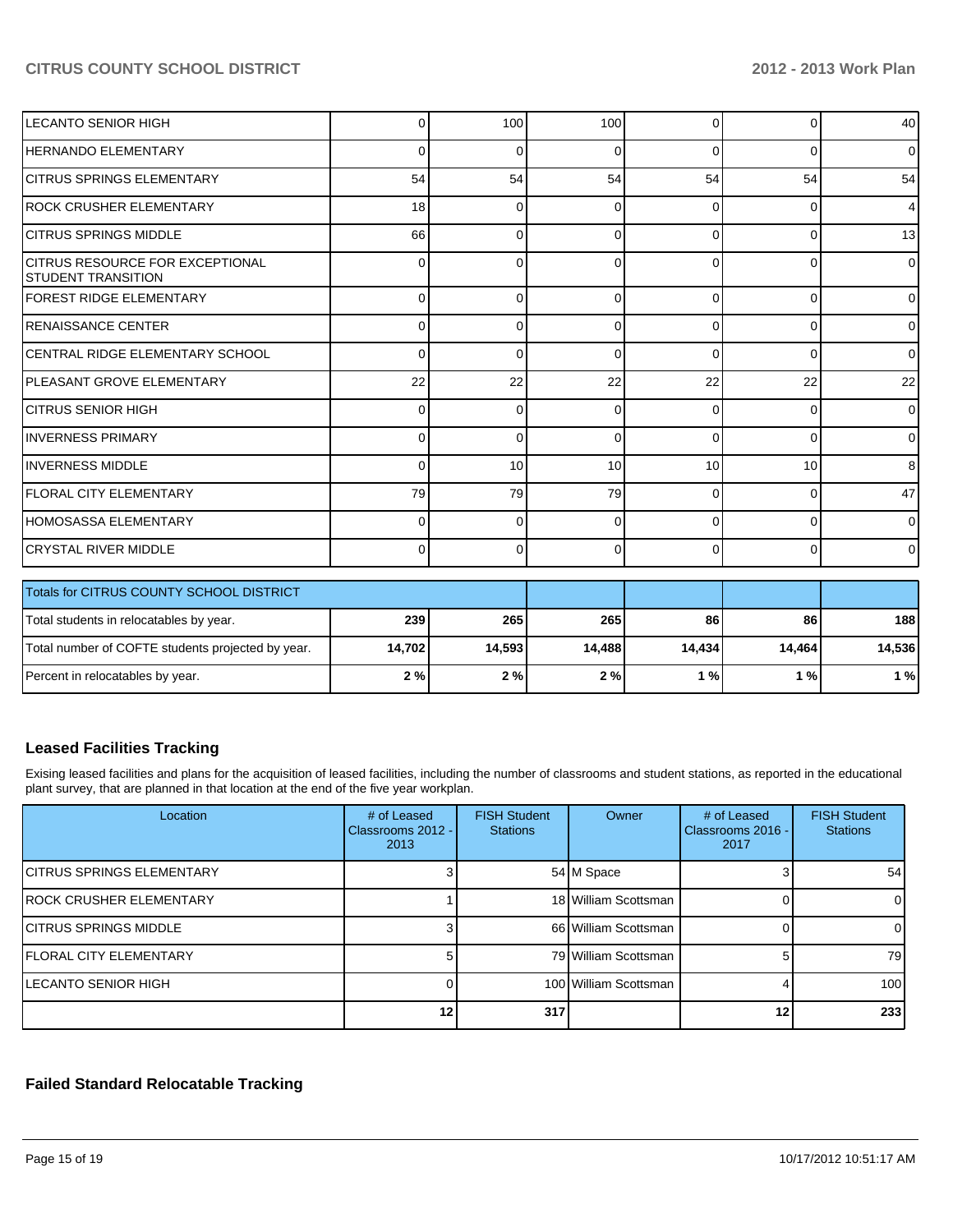Relocatable units currently reported by school, from FISH, and the number of relocatable units identified as 'Failed Standards'.

Nothing reported for this section.

# **Planning**

## **Class Size Reduction Planning**

**Plans approved by the school board that reduce the need for permanent student stations such as acceptable school capacity levels, redistricting, busing, year-round schools, charter schools, magnet schools, public-private partnerships, multitrack scheduling, grade level organization, block scheduling, or other alternatives.**

The School District plans to minimize the need for additional full time student stations by reviewing facility capacity and utilization at the District level on an annual basis and implementing the necessary steps to maximumize the efficiency of classroom space. Attendance boundary changes and/or new construction will be used to address student population growth. Financing from impact fees and/ proportionate share agreements may be used to accelerate construction to meet the demands of a particular residential development.

## **School Closure Planning**

**Plans for the closure of any school, including plans for disposition of the facility or usage of facility space, and anticipated revenues.**

No school closures are planned at this time.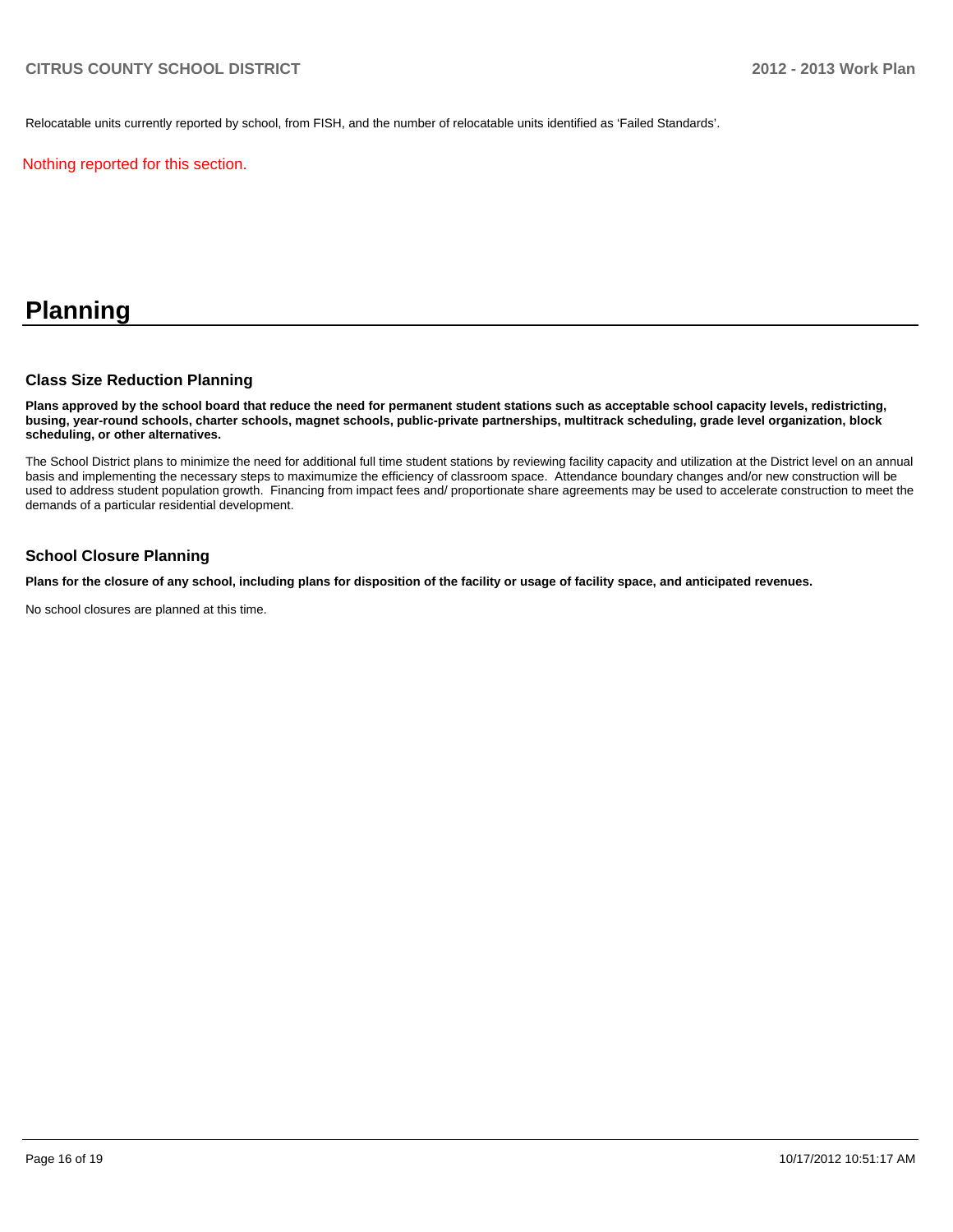# **Long Range Planning**

## **Ten-Year Maintenance**

District projects and locations regarding the projected need for major renovation, repair, and maintenance projects within the district in years 6-10 beyond the projects plans detailed in the five years covered by the work plan.

| Project                                                | 2016 - 2017 / 2021 - 2022<br><b>Projected Cost</b> |
|--------------------------------------------------------|----------------------------------------------------|
| Renovation front office area /media center /classrooms | \$10,000,000                                       |
| Renovation office areas, classrooms and gym            | \$12,000,000                                       |
| Renovation classrooms, office and media                | \$10,000,000                                       |
| Interior renovations to classrooms and office areas    | \$6,000,000                                        |
|                                                        | \$38,000,000                                       |

## **Ten-Year Capacity**

Schedule of capital outlay projects projected to ensure the availability of satisfactory student stations for the projected student enrollment in K-12 programs for the future 5 years beyond the 5-year district facilities work program.

Nothing reported for this section.

# **Ten-Year Planned Utilization**

Schedule of planned capital outlay projects identifying the standard grade groupings, capacities, and planned utilization rates of future educational facilities of the district for both permanent and relocatable facilities.

| Grade Level Projections         | <b>FISH</b><br>Student<br><b>Stations</b> | <b>Actual 2011 -</b><br>2012 FISH<br>Capacity | Actual<br>$2011 -$<br>2012<br><b>COFTE</b> | Actual 2011 - 2012<br><b>Utilization</b> | Actual 2012 - 2013 / 2021 - 2022 new<br>Student Capacity to be added/removed | Projected 2021<br>2022 COFTE | Projected 2021 -<br>2022 Utilization |
|---------------------------------|-------------------------------------------|-----------------------------------------------|--------------------------------------------|------------------------------------------|------------------------------------------------------------------------------|------------------------------|--------------------------------------|
| Elementary - District<br>Totals | 7.813                                     | 7,813                                         | 6.696.08                                   | 85.70 %                                  |                                                                              | 7,420                        | 94.97 %                              |
| Middle - District Totals        | 4.796                                     | 4,315                                         | 3.414.52                                   | 79.14 %                                  |                                                                              | 3.710                        | 85.98 %                              |
| High - District Totals          | 5,188                                     | 4,927                                         | 4.414.01                                   | 89.59 %                                  |                                                                              | 4.075                        | 82.71 %                              |
| Other - ESE, etc                | 1,263                                     | 1,365                                         | 337.76                                     | 24.76 %                                  |                                                                              | 353                          | 25.86 %                              |
|                                 | 19,060                                    | 18,420                                        | 14.862.37                                  | 80.69%                                   |                                                                              | 15,558                       | 84.46 %                              |

**Combination schools are included with the middle schools for student stations, capacity, COFTE and utilization purposes because these facilities all have a 90% utilization factor. Use this space to explain or define the grade groupings for combination schools.**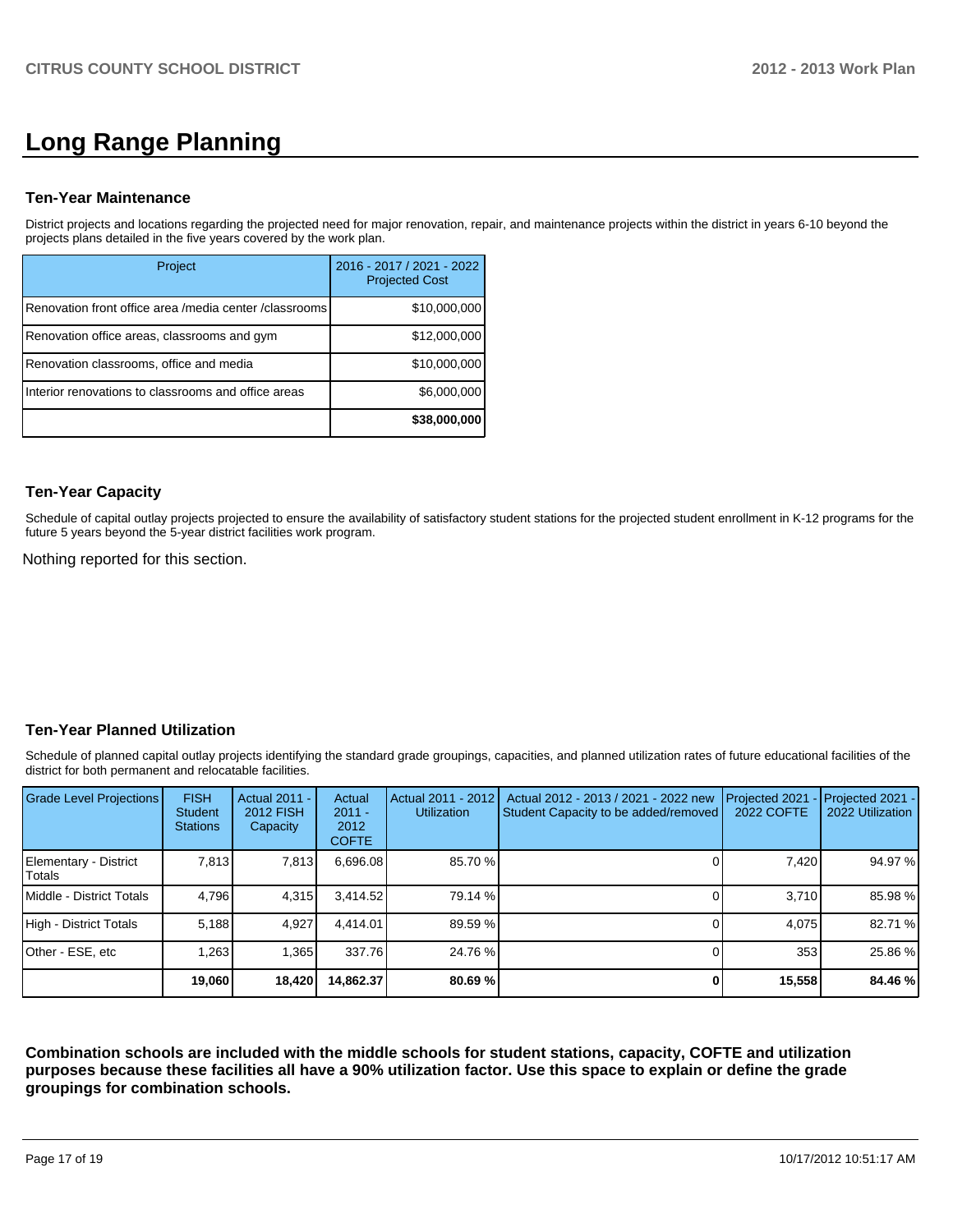No comments to report.

#### **Ten-Year Infrastructure Planning**

**Proposed Location of Planned New, Remodeled, or New Additions to Facilities in 06 thru 10 out years (Section 28).**

Infrastructure improvements for 810 Student Station Elementary School in the Pine Ridge / CR-486 Area.

Plans for closure of any school, including plans for disposition of the facility or usage of facility space, and anticipated revenues in the 06 thru 10 out **years (Section 29).**

No school closures are projected at this time.

#### **Twenty-Year Maintenance**

District projects and locations regarding the projected need for major renovation, repair, and maintenance projects within the district in years 11-20 beyond the projects plans detailed in the five years covered by the work plan.

| Project                                                                       | 2021 - 2022 / 2031 - 2032 Projected Cost |
|-------------------------------------------------------------------------------|------------------------------------------|
| Painting, HVAC, roof repairs, flooring, site work,<br>plumbing and electrical | \$60,000,000                             |
|                                                                               | \$60,000,000                             |

# **Twenty-Year Capacity**

Schedule of capital outlay projects projected to ensure the availability of satisfactory student stations for the projected student enrollment in K-12 programs for the future 11-20 years beyond the 5-year district facilities work program.

| Project               | Location, Community, Quadrant or other<br>general location | 2021 - 2022 / 2031 - 2032<br><b>Projected Cost</b> |
|-----------------------|------------------------------------------------------------|----------------------------------------------------|
| New Elementary School | West Central Region - Citrus County                        | \$45,000,000                                       |
|                       |                                                            | \$45,000,000                                       |

#### **Twenty-Year Planned Utilization**

Schedule of planned capital outlay projects identifying the standard grade groupings, capacities, and planned utilization rates of future educational facilities of the district for both permanent and relocatable facilities.

| <b>Grade Level Projections</b>  | <b>FISH</b><br><b>Student</b><br><b>Stations</b> | Actual 2011 -<br>2012 FISH<br>Capacity | Actual<br>$2011 -$<br>2012<br><b>COFTE</b> | <b>Utilization</b> | Actual 2011 - 2012   Actual 2012 - 2013 / 2031 - 2032 new<br>Student Capacity to be added/removed | <b>IProjected 2031</b><br>2032 COFTE | $-$ Projected 2031 -<br>2032 Utilization |
|---------------------------------|--------------------------------------------------|----------------------------------------|--------------------------------------------|--------------------|---------------------------------------------------------------------------------------------------|--------------------------------------|------------------------------------------|
| Elementary - District<br>Totals | 7.813                                            | 7,813                                  | 6.696.08                                   | 85.70 %            | 810                                                                                               | 8.277                                | 95.99 %                                  |
| Middle - District Totals        | 4,796                                            | 4.315                                  | 3.414.52                                   | 79.14 %            |                                                                                                   | 4.071                                | 94.35 %                                  |
| High - District Totals          | 5,188                                            | 4.927                                  | 4.414.01                                   | 89.59%             |                                                                                                   | 4.614                                | 93.65 %                                  |